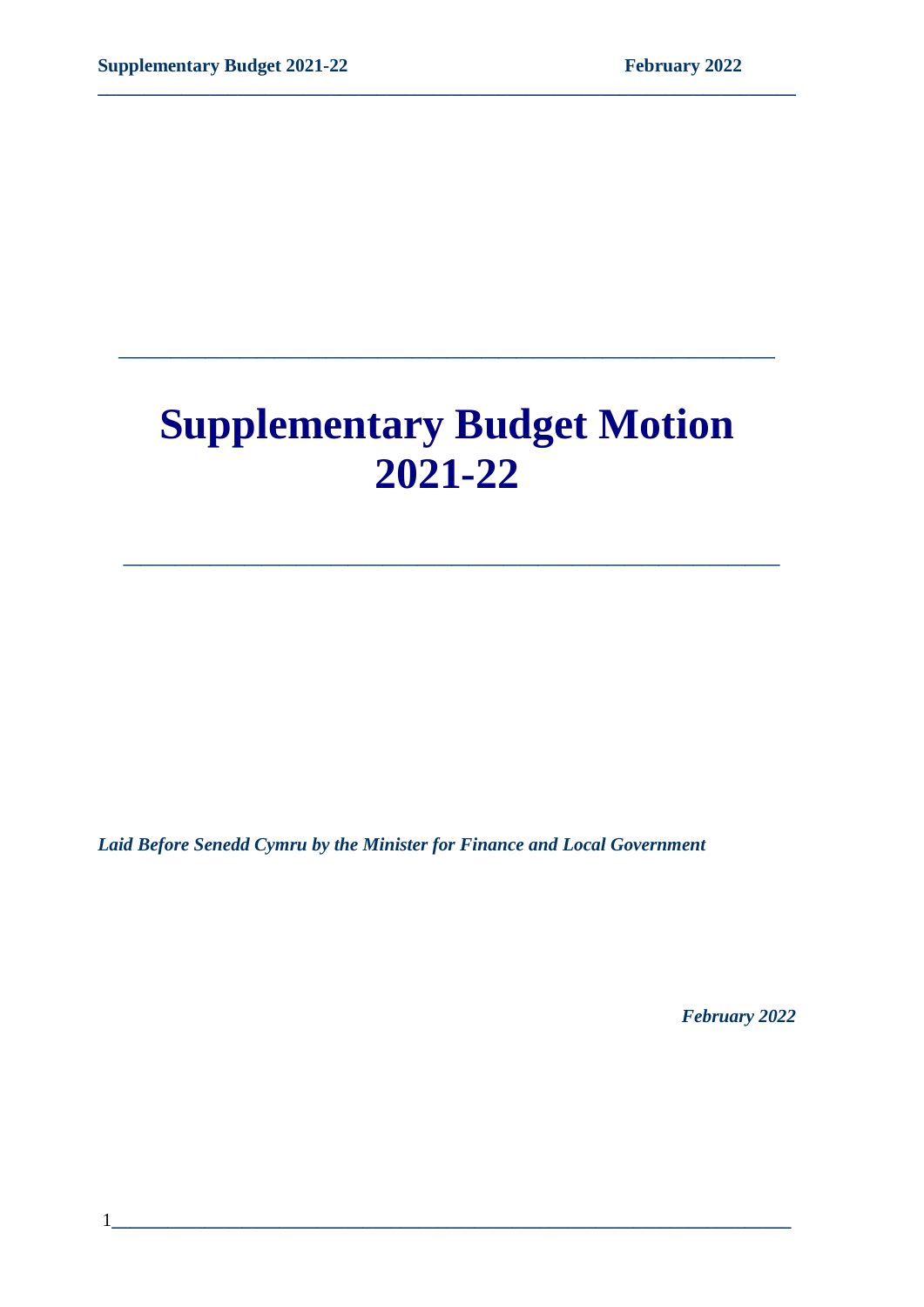#### **Supplementary Budget Motion**

#### **1. The Senedd is asked to agree the following:**

• This resolution for the year ending 31 March 2022 is made by Senedd Cymru ("the Senedd") pursuant to Section 126 of the Government of Wales Act 2006 ("the Act").

**\_\_\_\_\_\_\_\_\_\_\_\_\_\_\_\_\_\_\_\_\_\_\_\_\_\_\_\_\_\_\_\_\_\_\_\_\_\_\_\_\_\_\_\_\_\_\_\_\_\_\_\_\_\_\_\_\_\_\_\_\_\_\_\_\_\_\_\_\_\_\_\_\_\_\_**

2. This Supplementary Budget Motion should be read alongside supporting budget documentation published on 15 February 2022.

#### Welsh Government

3. The Welsh Government is authorised-

(a) to use resources (not including accruing resources) during the financial year ending 31 March 2022 for the services and purposes specified in Column 1 of each Part of Schedule 1, up to a maximum of the corresponding amounts specified in Column 2 of each Part of that Schedule;

(b) in addition, to retain income, within the categories of accruing resources specified in Column 1 of each Part of Schedule 2, during the financial year ending 31 March 2022, for use on the services and purposes specified in Column 2 of each Part of that Schedule, up to the limit specified for each Part of that Schedule; and

(c) to draw cash out of the Welsh Consolidated Fund for use on the services and purposes specified in Schedule 1, up to the net cash requirement limit specified in Schedule 5.

4. Despite paragraphs 3(a) and (b), the resources which may be used for the services and purposes specified in Column 1 of each Part of Schedule 1 (or, as the case may be, in Column 2 of each Part of Schedule 2), may exceed the amount specified in the corresponding entry in Column 2 of each Part of Schedule 1 (or, as the case may be, in each Part of Schedule 2) if-

> (a) in the case of resources other than accruing resources, the first condition is met, or

(b) in the case of accruing resources, the second condition is met.

5. The first condition is that the total resources (other than accruing resources) used during the financial year ending 31 March 2022 for all services and purposes specified in Column 1 of Schedule 1 does not exceed the total of the sum of the amounts specified in Column 2 of each Part of that Schedule.

6. The second condition is that the total accruing resources used during the financial year ending 31 March 2022 for all services and purposes specified in Column 2 of Schedule 2 does not exceed the total of the sum of the amounts specified for each Part of that Schedule.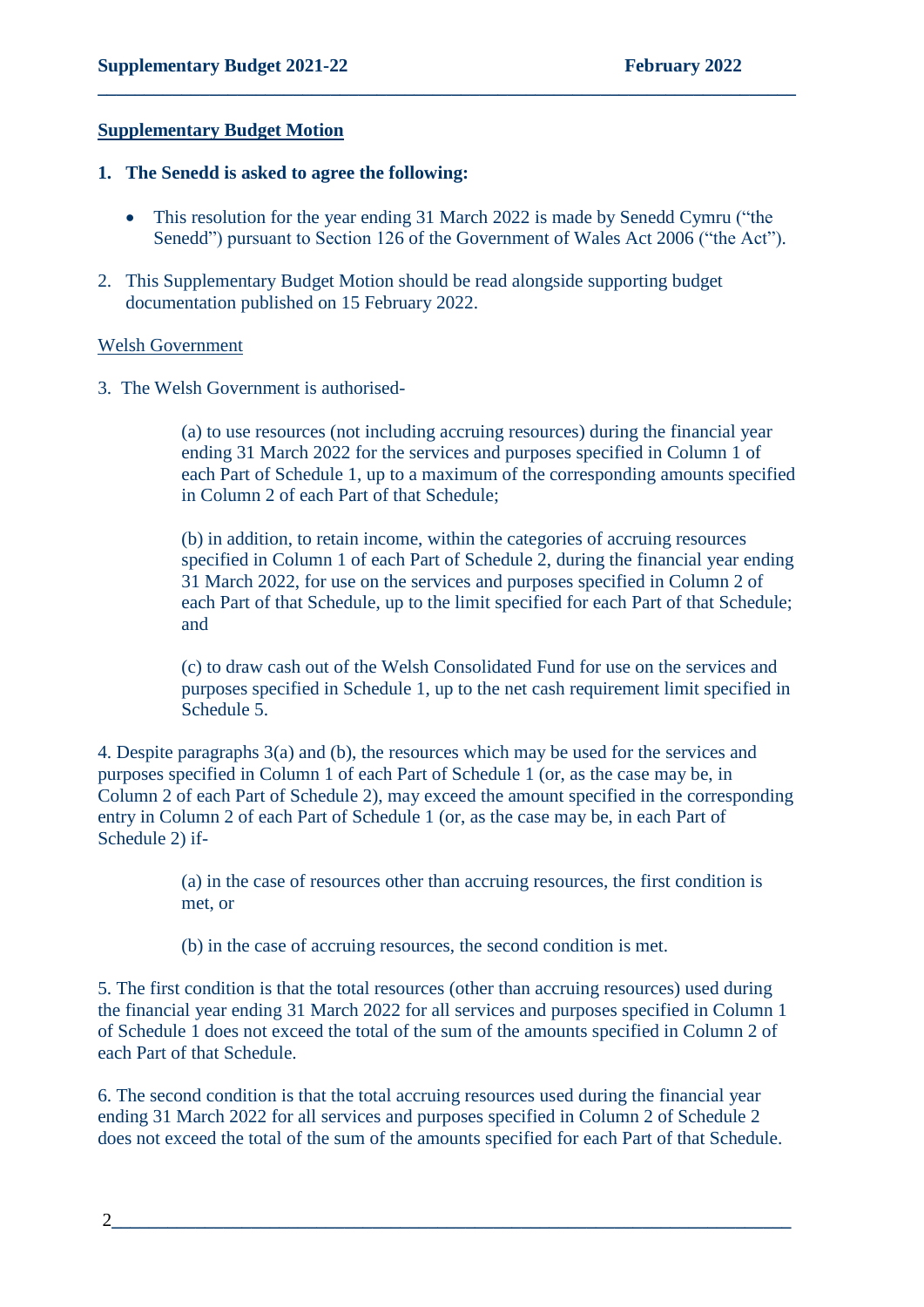7. Under Section 126A of Government of Wales Act 2006, a budget motion for a financial year may include information relating to resources expected to be used by any body that is a designated body in relation to a relevant person. The resources of bodies designated under the Government of Wales Act 2006 (Budget Motions and Designated Bodies) Order 2018 (as amended) are included in this supplementary budget motion.

**\_\_\_\_\_\_\_\_\_\_\_\_\_\_\_\_\_\_\_\_\_\_\_\_\_\_\_\_\_\_\_\_\_\_\_\_\_\_\_\_\_\_\_\_\_\_\_\_\_\_\_\_\_\_\_\_\_\_\_\_\_\_\_\_\_\_\_\_\_\_\_\_\_\_\_**

#### Electoral Commission

8. In respect of the Electoral Commission, the Welsh Government is authorised-

(a) to use resources (not including accruing resources) during the financial year ending 31 March 2022 for the services and purposes specified in Column 1 of Schedule 1A, up to a maximum of the corresponding amounts specified in Column 2 of Schedule 1A;

(b) in addition, to retain income, within the categories of accruing resources specified in Column 1 of Schedule 2A, during the financial year ending 31 March 2022, for use on the services and purposes specified in the corresponding entries in Column 2 of that Schedule, up to the limit specified for Part 1 of that Schedule.

(c) to draw cash out of the Welsh Consolidated Fund for use on the services and purposes specified in Column 1 of Schedule 1A, up to the net cash requirement limit specified in Schedule 5.

#### Senedd Commission

9. The Senedd Commission is authorised-

(a) to use resources (not including accruing resources) during the financial year ending 31 March 2022 for the services and purposes specified in Column 1 of Part 1 of Schedule 3, up to a maximum of the corresponding amounts specified in Column 2 of Part 1 of Schedule 3;

(b) in addition, to retain income, within the categories of accruing resources specified in Column 1 of Part 1 of Schedule 4, during the financial year ending 31 March 2022, for use on the services and purposes specified in the corresponding entries in Column 2 of Part 1 of that Schedule, up to the limit specified for Part 1 of that Schedule; and

(c) to draw cash out of the Welsh Consolidated Fund for use on the services and purposes specified in Column 1 of Part 1 of Schedule 3, up to the net cash requirement limit specified in Schedule 5.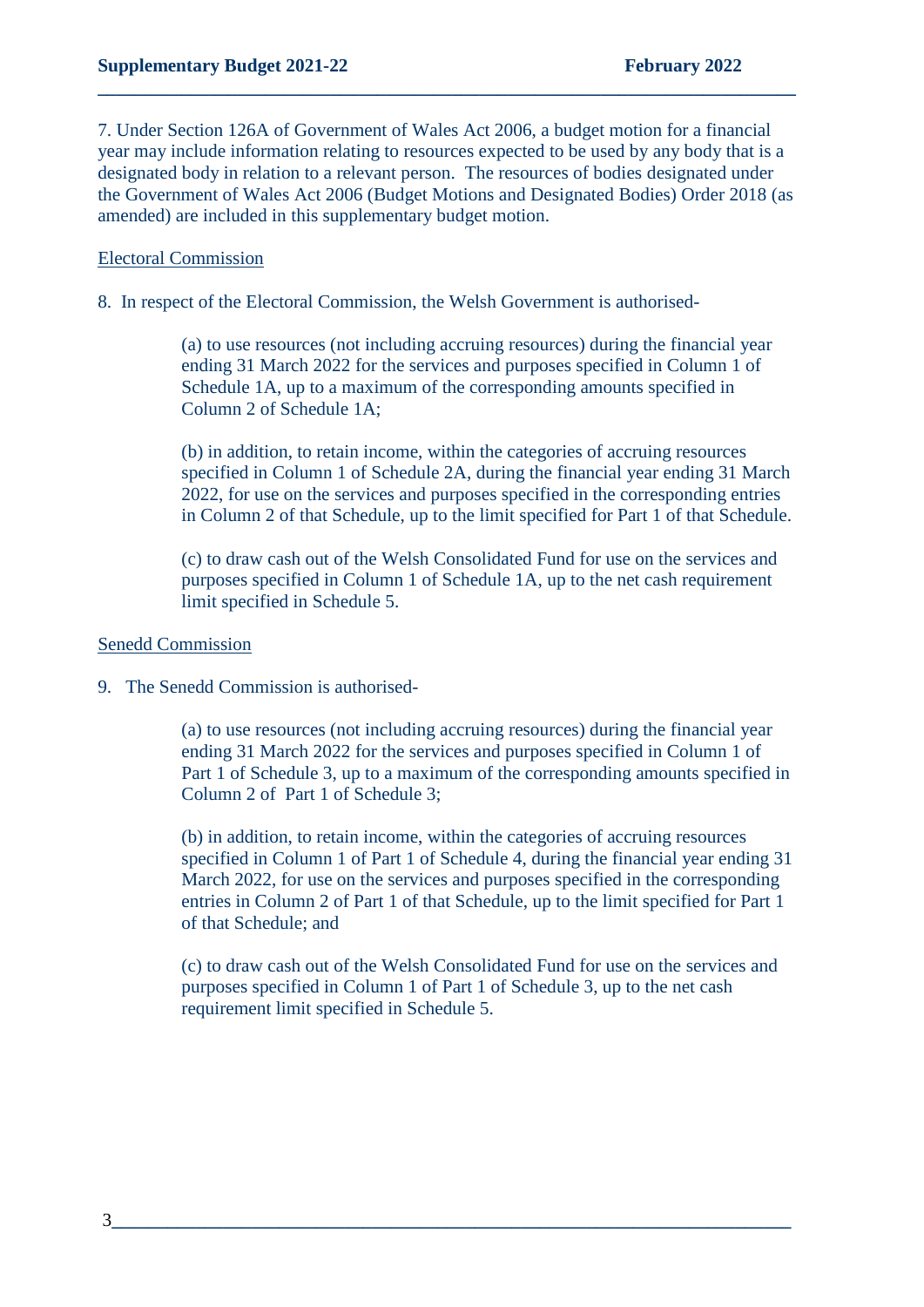#### Public Services Ombudsman for Wales

10. The Public Services Ombudsman for Wales is authorised –

(a) to use resources (not including accruing resources) during the financial year ending 31 March 2022 for the services and purposes specified in Column 1 of Part 2 of Schedule 3, up to a maximum of the corresponding amounts specified in Column 2 of Part 2 of Schedule 3;

**\_\_\_\_\_\_\_\_\_\_\_\_\_\_\_\_\_\_\_\_\_\_\_\_\_\_\_\_\_\_\_\_\_\_\_\_\_\_\_\_\_\_\_\_\_\_\_\_\_\_\_\_\_\_\_\_\_\_\_\_\_\_\_\_\_\_\_\_\_\_\_\_\_\_\_**

(b) in addition, to retain income, within the categories of accruing resources specified in Column 1 of Part 2 of Schedule 4, during the financial year ending 31 March 2022, for use on the services and purposes specified in the corresponding entries in Column 2 of Part 2 of that Schedule, up to the limit specified for Part 2 of that Schedule; and

(c) to draw cash out of the Welsh Consolidated Fund for use on the services and purposes specified in Column 1 of Part 2 of Schedule 3, up to the net cash requirement limit specified in Schedule 5.

#### Wales Audit Office

11. The Wales Audit Office is authorised-

(a) to use resources (not including accruing resources) during the financial year ending 31 March 2022 for the services and purposes specified in Column 1 of Part 3 of Schedule 3, up to a maximum of the corresponding amounts specified in Column 2 of Part 3 of Schedule 3;

(b) in addition, to retain income, within the categories of accruing resources specified in Column 1 of Part 3 of Schedule 4, during the financial year ending 31 March 2022, for use on the services and purposes specified in the corresponding entries in Column 2 of Part 3 of that Schedule, up to the limit specified for Part 3 of that Schedule; and

(c) to draw cash out of the Welsh Consolidated Fund for use on the services and purposes specified in Column 1 of Part 3 of Schedule 3, up to the net cash requirement limit specified in Schedule 5.

#### Specification of Categories of Accruing Resources

12. The categories of accruing resources listed in Column 1 of each Part of Schedule 2, and in Column 1 of each part of Schedule 4, are specified categories for the purposes of section  $120(2)(a)$  of the Act."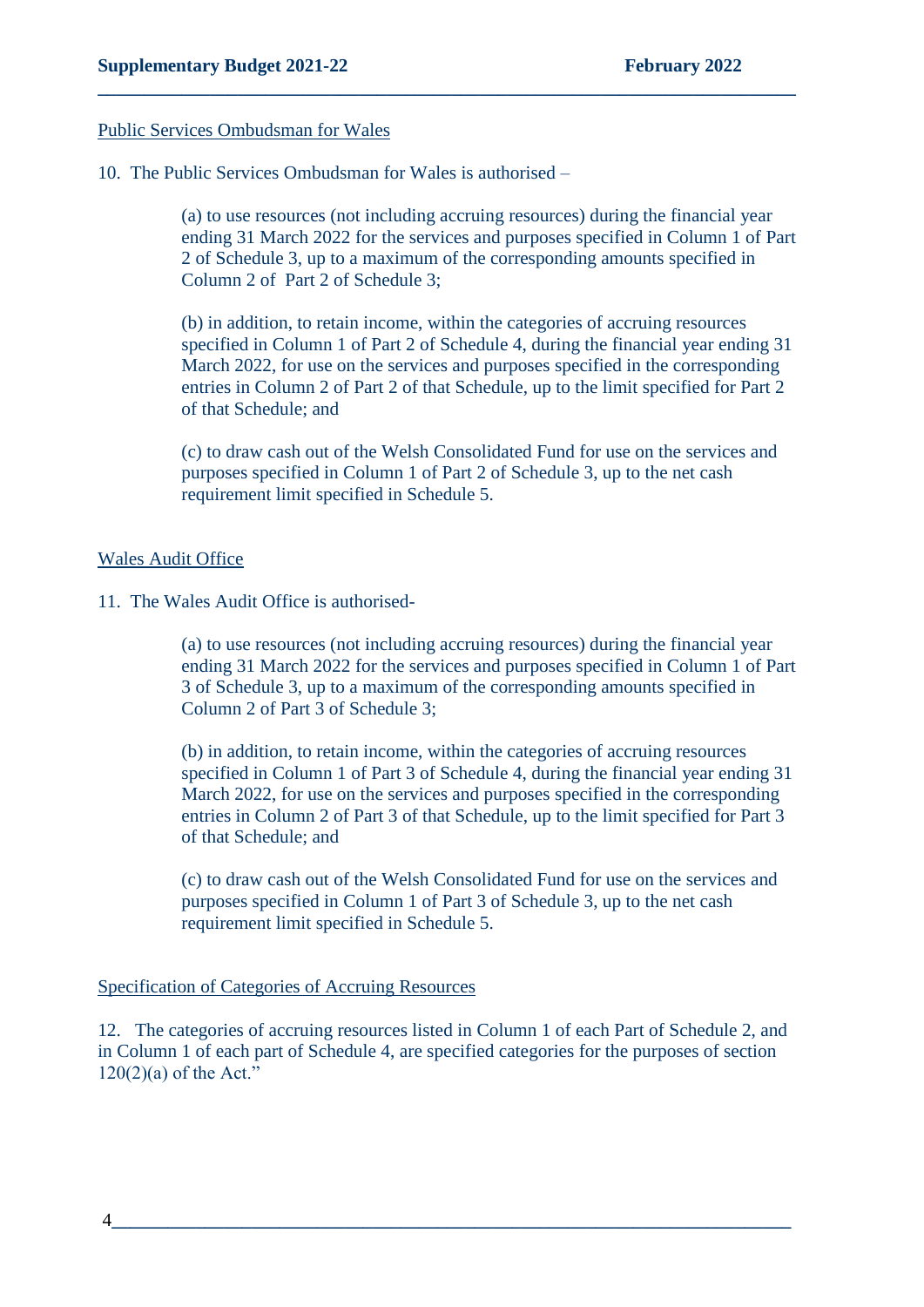# **Summary of Resource and Capital Requirements**

#### *Welsh Ministers*

| <b>Ambit</b>                                                                                                                      | <b>Resources</b><br>(£000) | <b>Accruing</b><br><b>Resources</b><br>(£000) |
|-----------------------------------------------------------------------------------------------------------------------------------|----------------------------|-----------------------------------------------|
| <b>Health and Social Services</b>                                                                                                 | 10,972,916                 | 68,636                                        |
| <b>Finance and Local Government</b>                                                                                               | 5,297,351                  | 5,128                                         |
| Education and the Welsh Language                                                                                                  | 3,682,715                  | 330,810                                       |
| <b>Climate Change</b>                                                                                                             | 2,707,497                  | 233,615                                       |
| Economy                                                                                                                           | 727,215                    | 477,821                                       |
| <b>Rural Affairs</b>                                                                                                              | 366,956                    | 82,055                                        |
| <b>Social Justice</b>                                                                                                             | 167,791                    | 1,422                                         |
| <b>Central Services and Administration</b>                                                                                        | 345,792                    | 8,500                                         |
| <b>Total Resources Requested and Accrued</b><br><b>Income relating to Welsh Ministers</b><br>(Excluding the Electoral Commission) | 24,268,233                 | 1,207,987                                     |
| <b>Electoral Commission</b>                                                                                                       | 1,750                      | $\overline{0}$                                |
| <b>Total Resources Requested and Accrued</b><br><b>Income relating to Welsh Ministers</b>                                         | 24,269,983                 | 1,207,987                                     |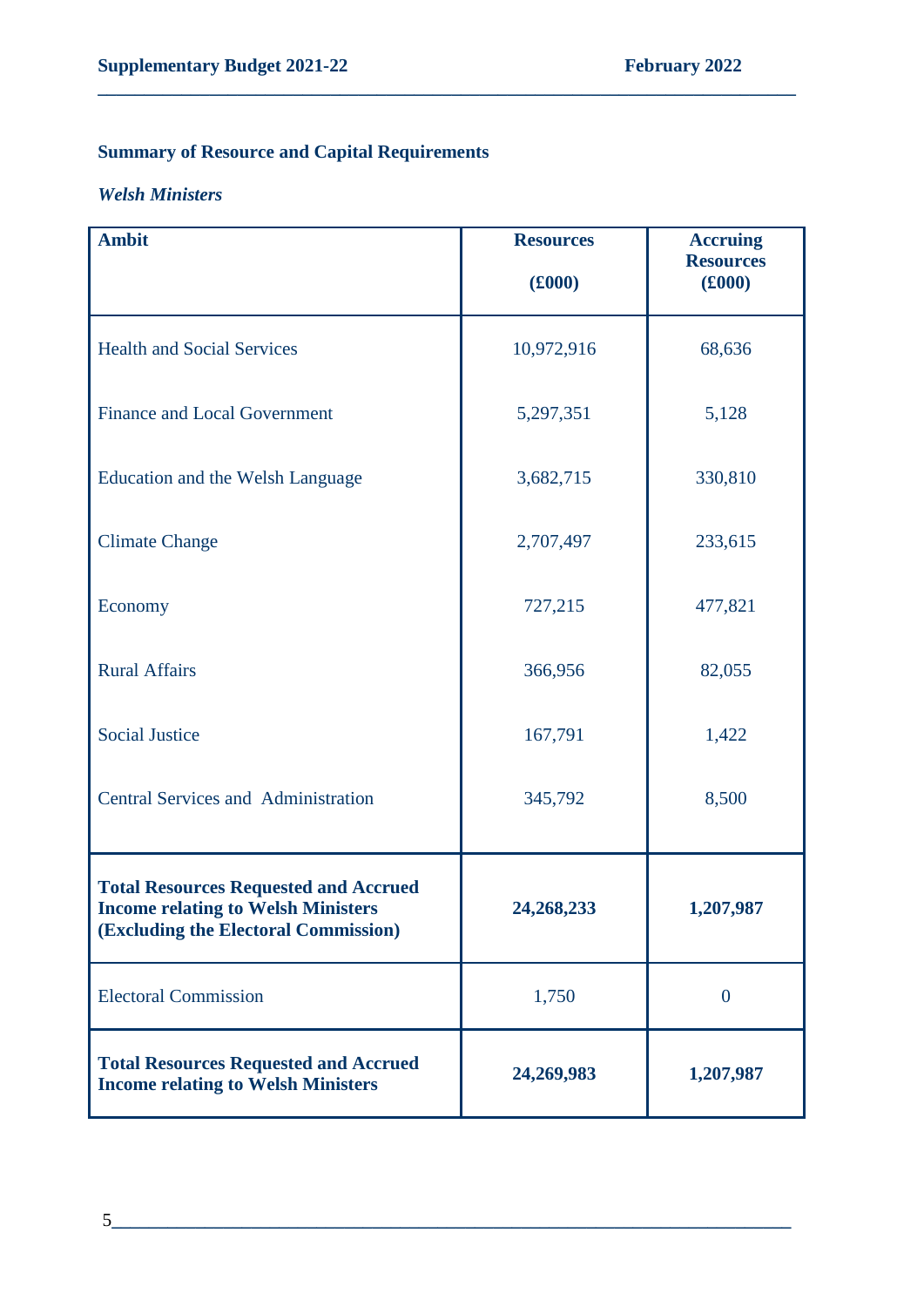## *Direct Funded Bodies*

| <b>Ambit</b>                                                                 | <b>Resources</b><br>(£000) | <b>Accruing</b><br><b>Resources</b><br>(£000) |
|------------------------------------------------------------------------------|----------------------------|-----------------------------------------------|
| <b>Senedd Commission</b>                                                     | 61,214                     | 220                                           |
| <b>Public Services Ombudsman for Wales</b>                                   | 5,288                      | 17                                            |
| <b>Wales Audit Office</b>                                                    | 9,628                      | 14,461                                        |
| <b>Total Resources and Accrued Income for</b><br><b>Direct Funded Bodies</b> | 76,130                     | 14,698                                        |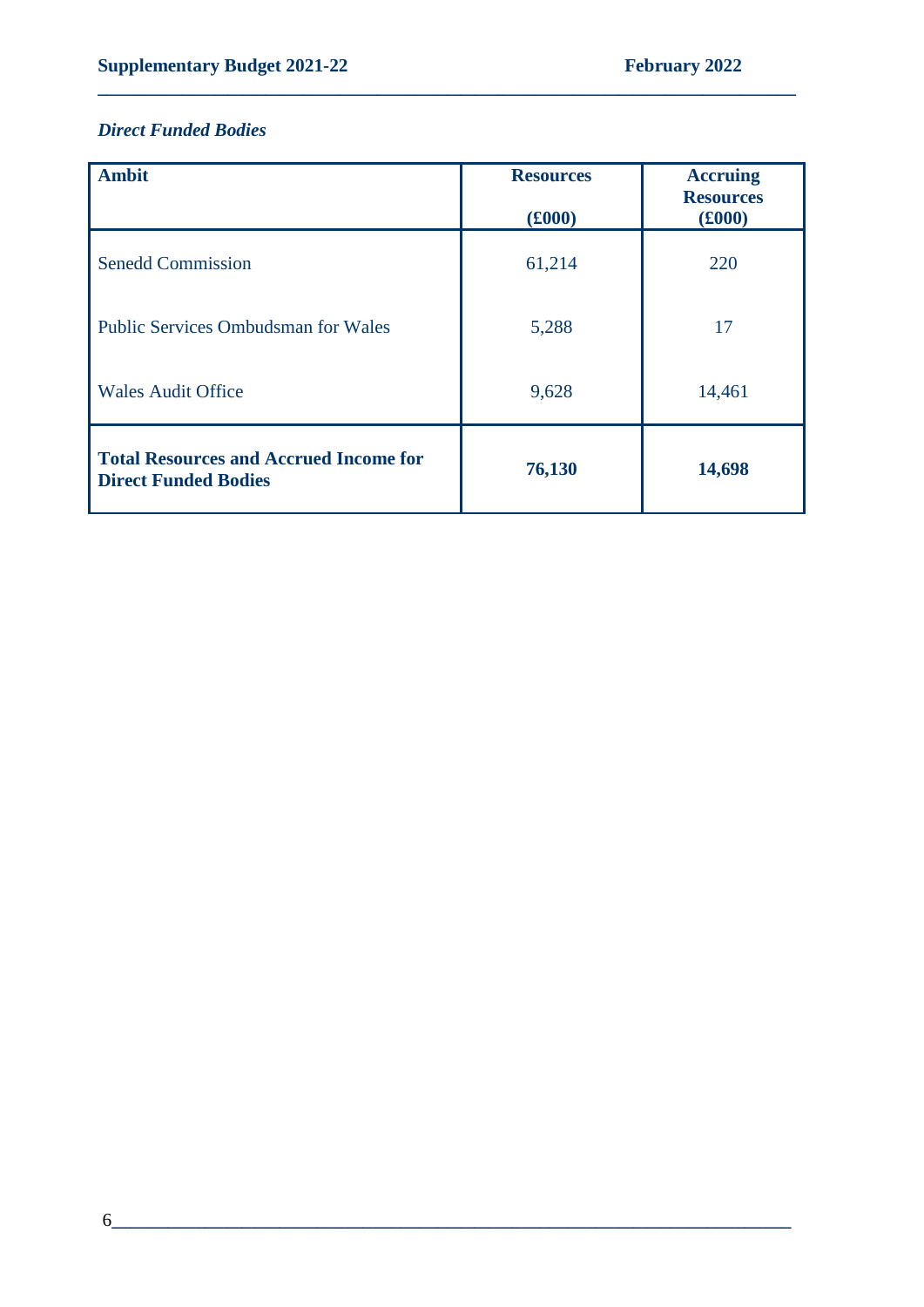# **Schedule 1 – Ambits for expenditure incurred by Welsh Ministers**

**\_\_\_\_\_\_\_\_\_\_\_\_\_\_\_\_\_\_\_\_\_\_\_\_\_\_\_\_\_\_\_\_\_\_\_\_\_\_\_\_\_\_\_\_\_\_\_\_\_\_\_\_\_\_\_\_\_\_\_\_\_\_\_\_\_\_\_\_\_\_\_\_\_\_\_**

## **Part 1: Health and Social Services**

| Ambits for expenditure incurred by Welsh Ministers (excluding accruing resources)                                                                                                                                                                                                                                                                                                                               |                     |
|-----------------------------------------------------------------------------------------------------------------------------------------------------------------------------------------------------------------------------------------------------------------------------------------------------------------------------------------------------------------------------------------------------------------|---------------------|
| <b>Column 1</b>                                                                                                                                                                                                                                                                                                                                                                                                 | Column <sub>2</sub> |
| Services and purposes                                                                                                                                                                                                                                                                                                                                                                                           | Amount £000         |
| For use by Welsh Ministers to spend on Health and Social Services<br>including promoting, improving or supporting economic, social or<br>environmental well-being.<br>Delivery of core and targeted NHS services including impairments &                                                                                                                                                                        | 10,972,916          |
| provisions; supporting education & training of the NHS workforce,<br>and hospices; sponsorship of public health bodies, public health<br>programmes; effective health emergency preparedness arrangements;<br>partnership & integration, sustainable social services, Social Care<br>Wales; funding for CAFCASS; expenditure on supporting children<br>and any related expenditure and non-fiscal resource use. |                     |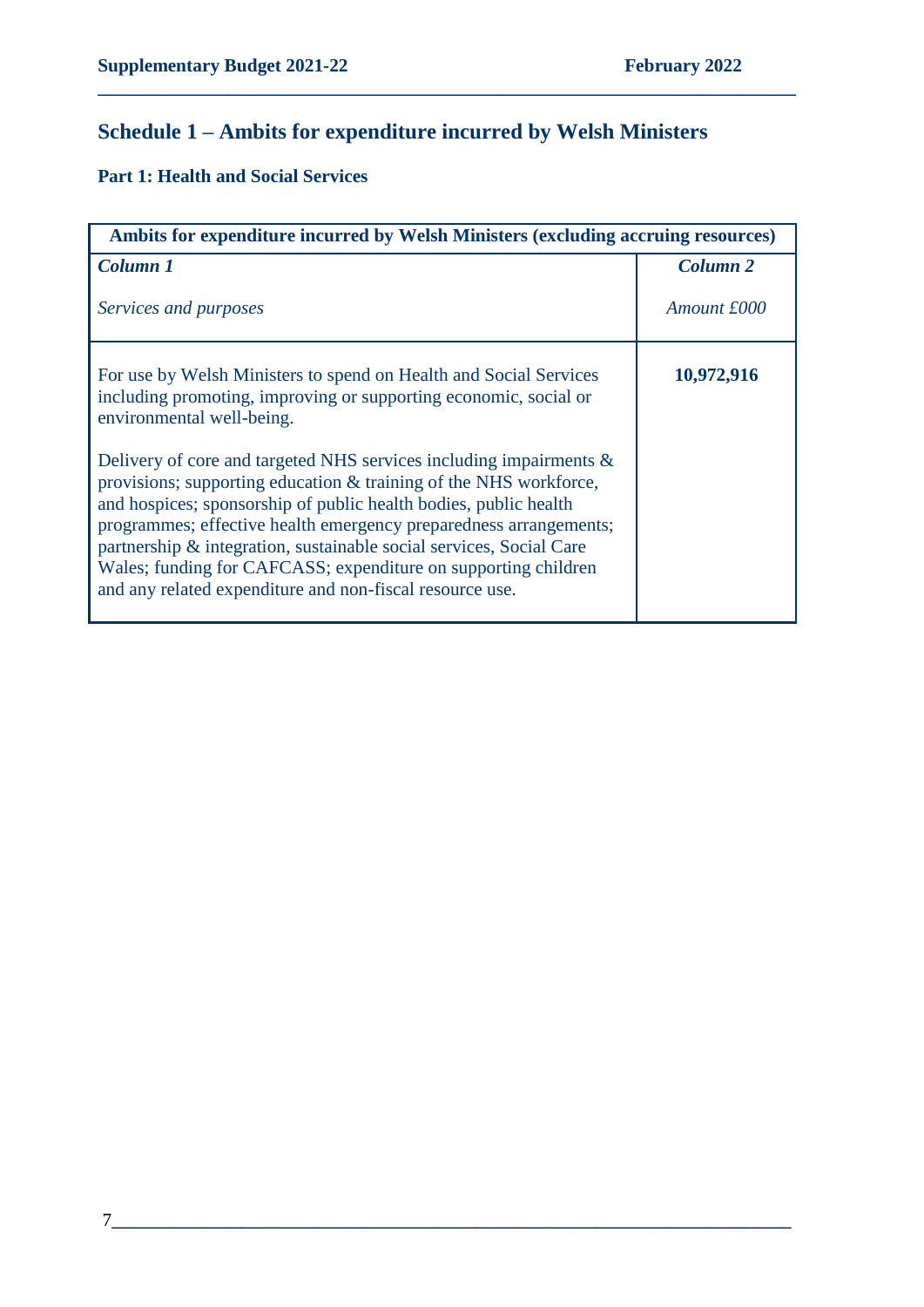## **Part 2: Finance and Local Government**

| Ambits for expenditure incurred by Welsh Ministers (excluding accruing resources)                                                                                                                                                                                                                                                                                                                         |                     |
|-----------------------------------------------------------------------------------------------------------------------------------------------------------------------------------------------------------------------------------------------------------------------------------------------------------------------------------------------------------------------------------------------------------|---------------------|
| <b>Column 1</b>                                                                                                                                                                                                                                                                                                                                                                                           | Column <sub>2</sub> |
| Services and purposes                                                                                                                                                                                                                                                                                                                                                                                     | Amount £000         |
| For use by Welsh Ministers to spend on local government<br>communities and finance programmes and services including<br>promoting, improving or supporting economic, social or<br>environmental well-being.                                                                                                                                                                                               | 5,297,351           |
| Funding to support local government including general capital funding<br>and valuation services; building local democracy; supporting<br>collaboration, reform and improvement. Funding Academi Wales,<br>Care Inspectorate Wales, Healthcare Inspectorate Wales and Estyn.<br>Also includes any related expenditure and non-fiscal resource use.                                                         |                     |
| Expenditure on Welsh Government funding of external bodies; fiscal<br>responsibilities (including devolved taxation and borrowing); the<br>Invest-to-Save fund; the purchase of land assets and the development<br>of these assets through Ystadau Cymru; City and Growth Deals and<br>procurement services and any related expenditure and non-fiscal<br>resource use.                                   |                     |
| Funding for a range of Commercial Procurement activity including:<br>setting the strategic policy direction for Welsh Procurement; wider<br>public sector capacity and capability skills development; procurement<br>reform; delivering a programme of national collaborative<br>arrangements; supporting a range of WG legislative and policy drivers<br>and any related expenditure and non-fiscal use. |                     |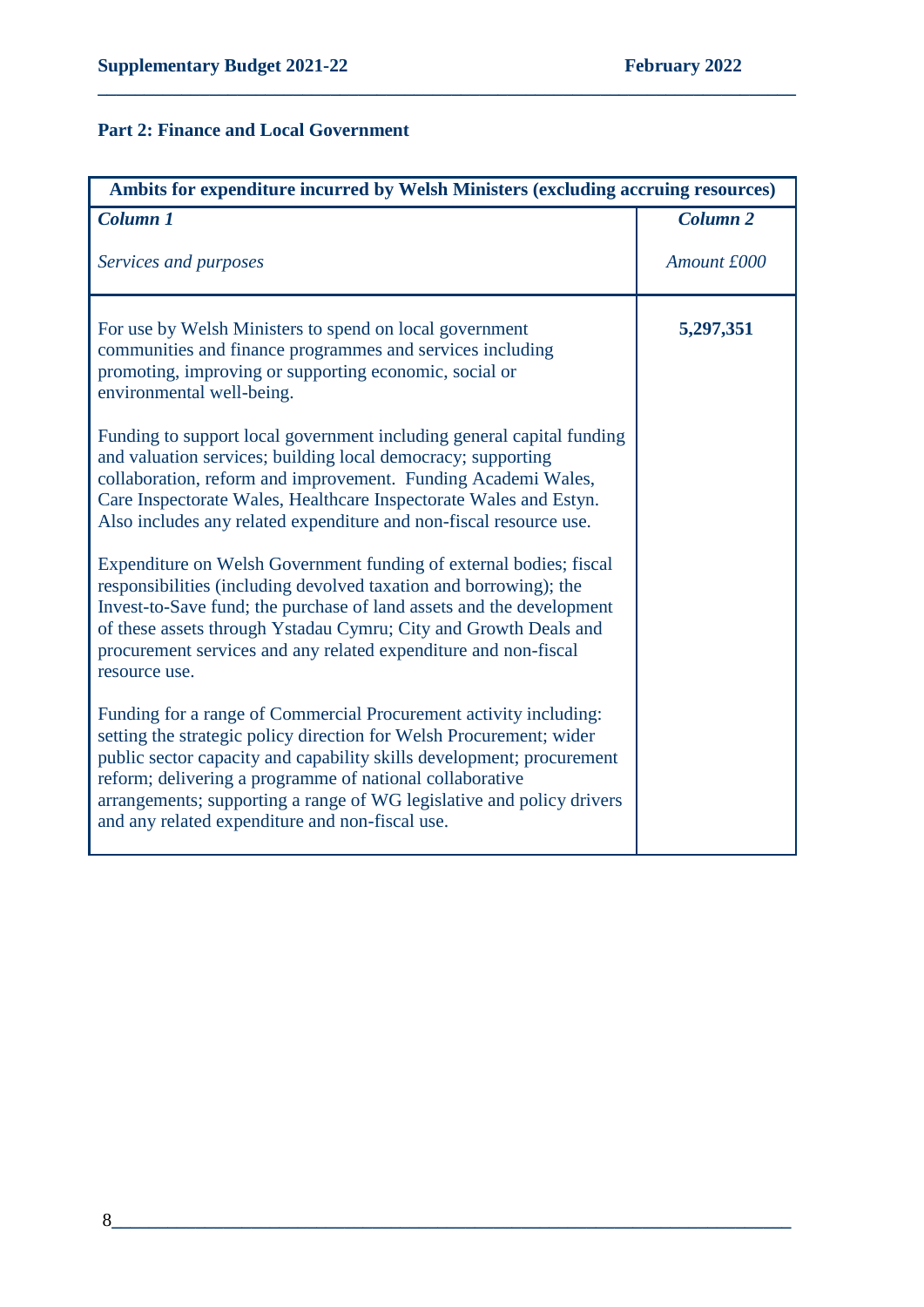## **Part 3: Education and the Welsh Language**

| Ambits for expenditure incurred by Welsh Ministers (excluding accruing resources)                                                                                                                                                                                                                                                                                                                                                                                                                                                                                                               |                 |
|-------------------------------------------------------------------------------------------------------------------------------------------------------------------------------------------------------------------------------------------------------------------------------------------------------------------------------------------------------------------------------------------------------------------------------------------------------------------------------------------------------------------------------------------------------------------------------------------------|-----------------|
| <b>Column 1</b>                                                                                                                                                                                                                                                                                                                                                                                                                                                                                                                                                                                 | <b>Column 2</b> |
| Services and purposes                                                                                                                                                                                                                                                                                                                                                                                                                                                                                                                                                                           | Amount £000     |
| For use by Welsh Ministers to spend on Education and the Welsh<br>Language including promoting, improving or supporting economic,<br>social or environmental well-being.                                                                                                                                                                                                                                                                                                                                                                                                                        | 3,682,715       |
| Expenditure on education and training standards including literacy and<br>numeracy, curriculum, teaching & leadership, qualifications, post-16<br>education, higher education, pupil development grant, ICT &<br>information management systems and estate $&IT$ provision; youth<br>engagement & employment; well-being of children & young people;<br>post-16 learner support; pupil engagement; Welsh medium and<br>bilingual education; supporting the Welsh Language and the Welsh<br>Language Commissioner; delivery support; and any related<br>expenditure and non-fiscal resource use. |                 |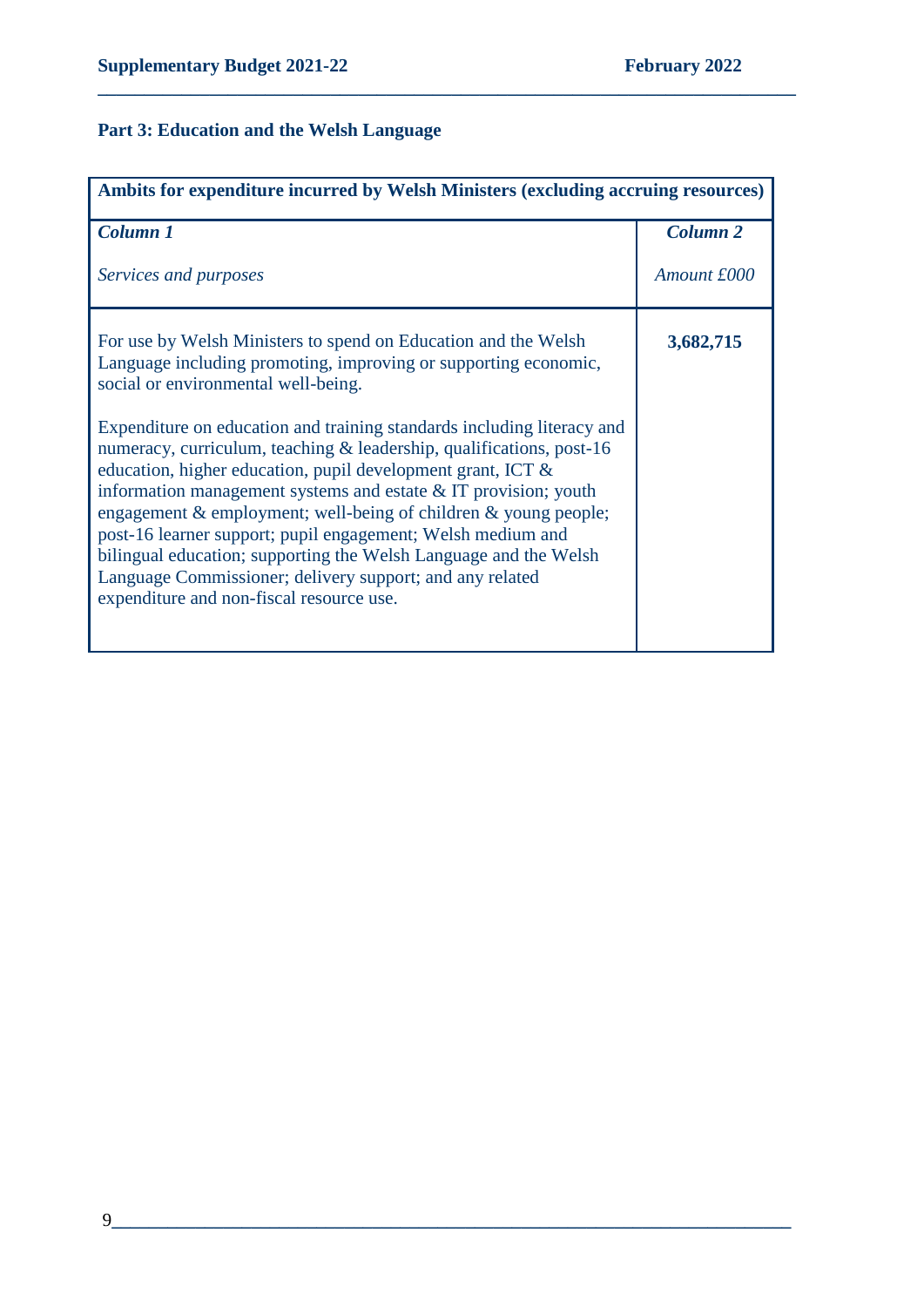## **Part 4: Climate Change**

| Ambits for expenditure incurred by Welsh Ministers (excluding accruing resources)                                                                                                                                                                                                                                                                                                                                                                                                                                                                                                                                                                                                                                                                                                                                                                                                                                                                                                                                                                                                                                                                                                                                                                                                                                                                                                                                                                                                                                                                                                                                                                                                                                                                                                                                                                                                                                                                                                                                                                         |                 |  |
|-----------------------------------------------------------------------------------------------------------------------------------------------------------------------------------------------------------------------------------------------------------------------------------------------------------------------------------------------------------------------------------------------------------------------------------------------------------------------------------------------------------------------------------------------------------------------------------------------------------------------------------------------------------------------------------------------------------------------------------------------------------------------------------------------------------------------------------------------------------------------------------------------------------------------------------------------------------------------------------------------------------------------------------------------------------------------------------------------------------------------------------------------------------------------------------------------------------------------------------------------------------------------------------------------------------------------------------------------------------------------------------------------------------------------------------------------------------------------------------------------------------------------------------------------------------------------------------------------------------------------------------------------------------------------------------------------------------------------------------------------------------------------------------------------------------------------------------------------------------------------------------------------------------------------------------------------------------------------------------------------------------------------------------------------------------|-----------------|--|
| Column 1                                                                                                                                                                                                                                                                                                                                                                                                                                                                                                                                                                                                                                                                                                                                                                                                                                                                                                                                                                                                                                                                                                                                                                                                                                                                                                                                                                                                                                                                                                                                                                                                                                                                                                                                                                                                                                                                                                                                                                                                                                                  | <b>Column 2</b> |  |
| Services and purposes                                                                                                                                                                                                                                                                                                                                                                                                                                                                                                                                                                                                                                                                                                                                                                                                                                                                                                                                                                                                                                                                                                                                                                                                                                                                                                                                                                                                                                                                                                                                                                                                                                                                                                                                                                                                                                                                                                                                                                                                                                     | Amount £000     |  |
| For use by Welsh Ministers to spend on Housing, Regeneration,<br>Transport, Digital Infrastructure, Energy, Resource Efficiency and<br>Planning including promoting, improving or supporting economic,<br>social or environmental well-being.<br>Funding to support planning and regulation and housing to Increase<br>the Supply and Choice of Affordable Housing and Market Housing; to<br>support people to live independently in their homes through the<br>Supporting People, Independent Living and Integrated Care Fund and<br>to prevent homelessness. Funding to support communities including<br>Regeneration; the purchase, remediation and development of land;<br>Transport systems including promoting and supporting economic,<br>social or environmental well-being for businesses, individuals,<br>communities and places in Wales; provision of support to improve and<br>progress digital infrastructure; delivering ICT related infrastructure;<br>motorway $\&$ trunk road operations; improving $\&$ maintaining the trunk<br>road network; road, rail, air and sea services and investment;<br>sustainable travel; improving road safety; provision and facilitation of<br>infrastructure; delivering overarching policy and programmes on<br>sustainable development and natural resources management<br>environment, marine, planning & regulation; planning appeals and<br>associated environmental decisions service in Wales; develop and<br>implement climate change policy, energy efficiency, Green Growth,<br>resource efficiency and a circular economy, green infrastructure,<br>environmental protection, flood & coastal risk including Coal Tip<br>maintenance, water and sewage policy and legislation; landfill disposal<br>communities scheme; deliver nature conservation and forestry<br>policies; sponsor and manage delivery bodies; promote and support<br>protected landscapes and wider access to green space and managing<br>the Welsh marine and any related expenditure and non-fiscal resource<br>use. | 2,707,497       |  |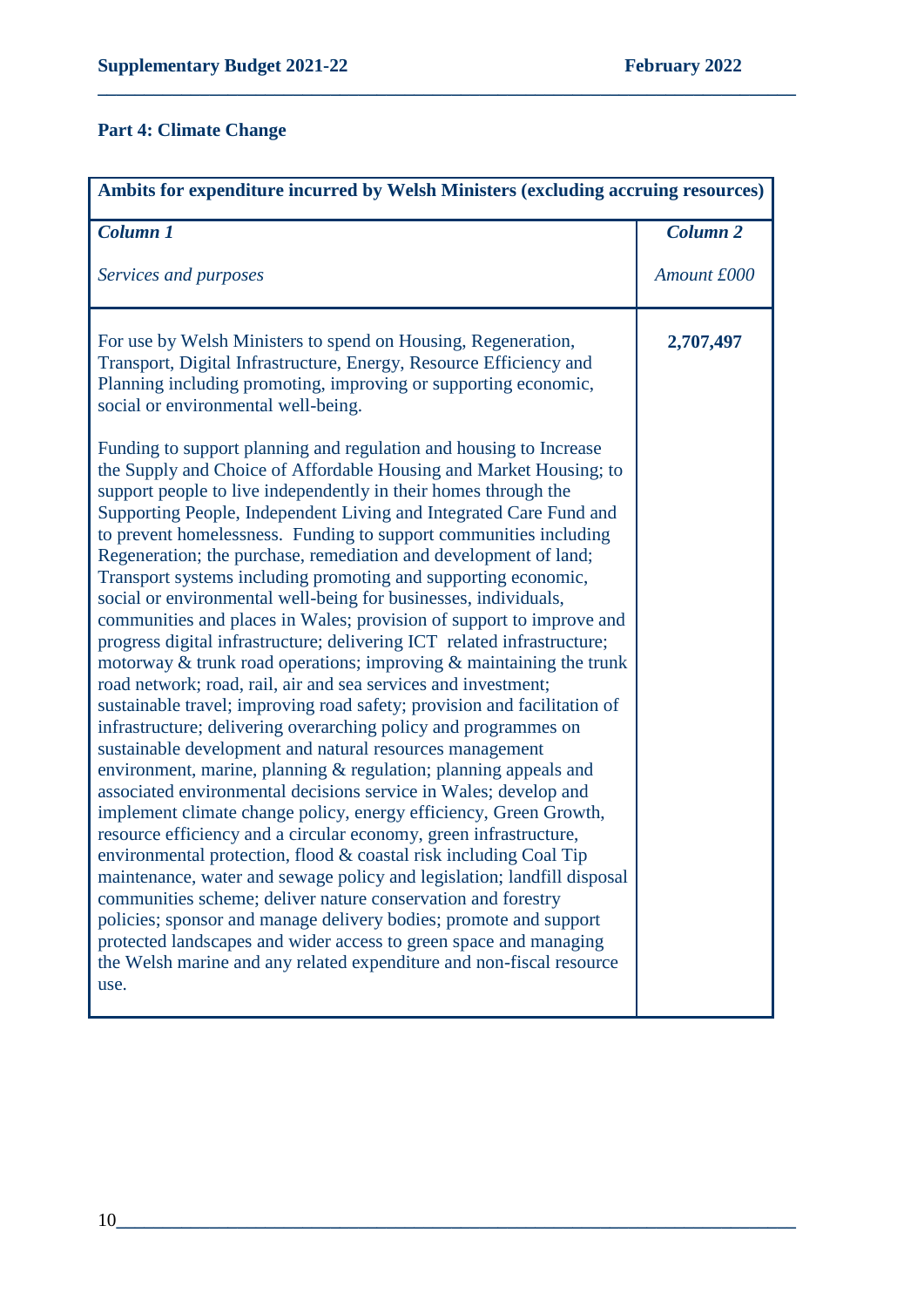#### **Part 5: Economy**

| Ambits for expenditure incurred by Welsh Ministers (excluding accruing resources)                                                                                                                                                                                                                                                                                                                                                                                                                                                                                                                                                                                                                                                                                                                                                                                                                                                                                                                                                                                                                                                                                                                                                                                                                                                                                               |                 |
|---------------------------------------------------------------------------------------------------------------------------------------------------------------------------------------------------------------------------------------------------------------------------------------------------------------------------------------------------------------------------------------------------------------------------------------------------------------------------------------------------------------------------------------------------------------------------------------------------------------------------------------------------------------------------------------------------------------------------------------------------------------------------------------------------------------------------------------------------------------------------------------------------------------------------------------------------------------------------------------------------------------------------------------------------------------------------------------------------------------------------------------------------------------------------------------------------------------------------------------------------------------------------------------------------------------------------------------------------------------------------------|-----------------|
| <b>Column 1</b>                                                                                                                                                                                                                                                                                                                                                                                                                                                                                                                                                                                                                                                                                                                                                                                                                                                                                                                                                                                                                                                                                                                                                                                                                                                                                                                                                                 | <b>Column 2</b> |
| Services and purposes                                                                                                                                                                                                                                                                                                                                                                                                                                                                                                                                                                                                                                                                                                                                                                                                                                                                                                                                                                                                                                                                                                                                                                                                                                                                                                                                                           | Amount £000     |
| For use by Welsh Ministers to spend on Economy including promoting<br>and supporting economic, social or environmental well-being for<br>businesses, individuals, communities and places in Wales.<br>Expenditure on sectors and regional business development;<br>entrepreneurship & business information; export, trade and inward<br>investment; innovation; science; life sciences; delivering property<br>related infrastructure; corporate & strategy programmes; Development<br>Bank of Wales; Valleys Taskforce; tourism and Events Wales to<br>promote Wales; supporting culture and the arts via the Arts Council of<br>Wales, the National Museum of Wales, the National Library of Wales;<br>Creative Wales and other; support for local culture and sport; media<br>and publishing via the Books Council of Wales; supporting the historic<br>and natural environment via Cadw, the National Botanic Gardens and<br>the Royal Commission for the Ancient and Historic Monuments of<br>Wales; promoting sport and physical activity via Sports Wales and<br>others; work based learning; delivering support for skills; skills policy;<br>employment & skills; educational and careers choice; managing the<br>delivery of European funding in Wales and any related expenditure<br>and non-fiscal resource use that provides broader economic benefit to<br>Wales. | 727,215         |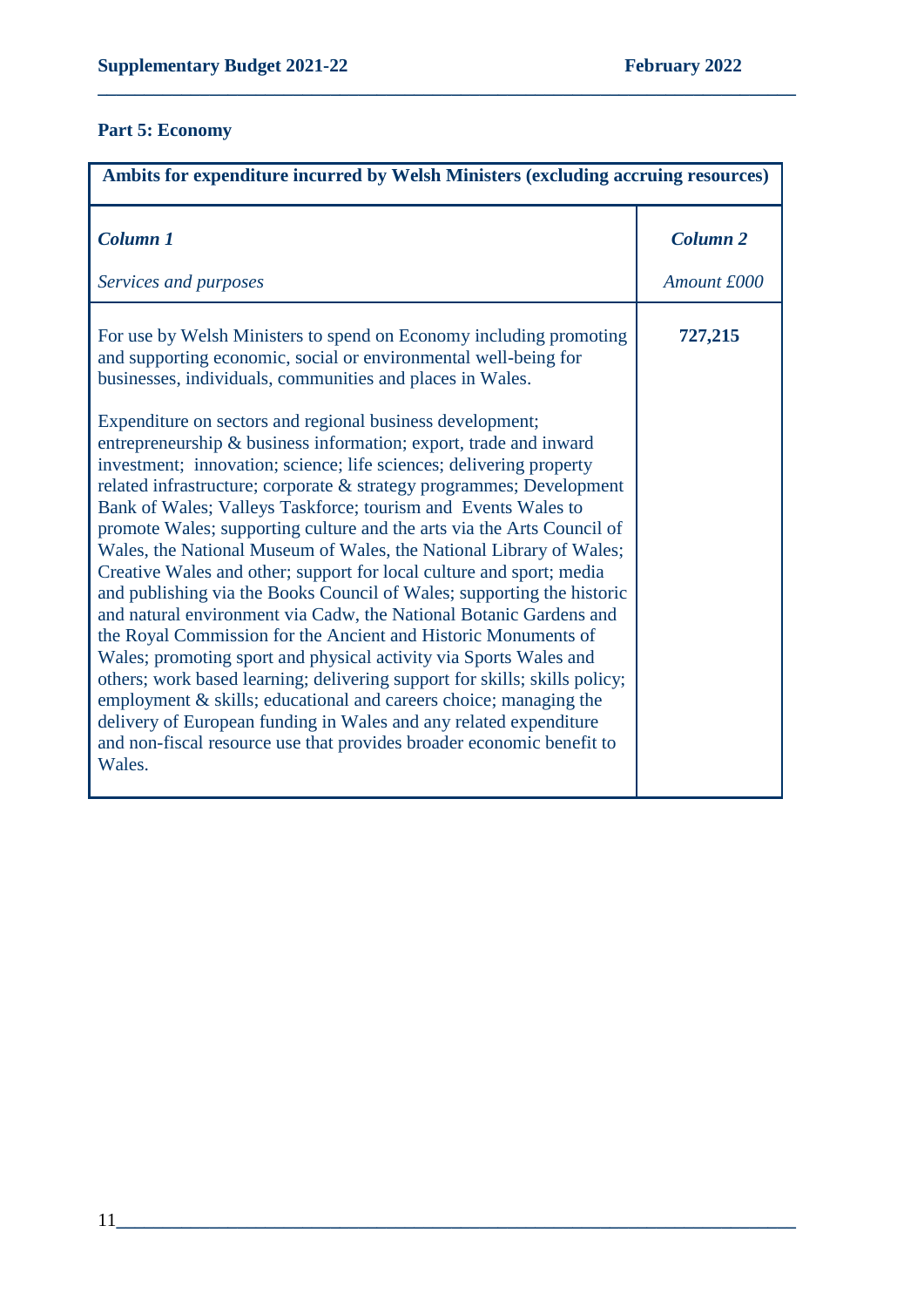## **Part 6: Rural Affairs**

| Ambits for expenditure incurred by Welsh Ministers (excluding accruing resources)                                                                                                                                                                                                                                                                                                                                                                                                                                                                                                                                                                                                                                                                     |                     |
|-------------------------------------------------------------------------------------------------------------------------------------------------------------------------------------------------------------------------------------------------------------------------------------------------------------------------------------------------------------------------------------------------------------------------------------------------------------------------------------------------------------------------------------------------------------------------------------------------------------------------------------------------------------------------------------------------------------------------------------------------------|---------------------|
| Column 1                                                                                                                                                                                                                                                                                                                                                                                                                                                                                                                                                                                                                                                                                                                                              | Column <sub>2</sub> |
| Services and purposes                                                                                                                                                                                                                                                                                                                                                                                                                                                                                                                                                                                                                                                                                                                                 | Amount £000         |
| For use by Welsh Ministers to spend on Rural Affairs, including<br>promoting, improving or supporting economic, social or<br>environmental well-being.                                                                                                                                                                                                                                                                                                                                                                                                                                                                                                                                                                                                | 366,956             |
| Developing and delivering overarching policy and programmes on<br>agriculture, food, fisheries, developing an appropriate evidence base to<br>support the work of environment and rural affairs; protecting animal<br>health & welfare and developing GM policies; administration and<br>delivery of the Common Agricultural Policy; delivering programmes<br>within the Rural Development Plan; supporting farmers and rural<br>communities in Wales; evidence based development, monitoring and<br>modelling for rural affairs; developing and managing Welsh fisheries<br>and aquaculture including the enforcement of Welsh fisheries;<br>developing and marketing Welsh food & drink and any related<br>expenditure and non-fiscal resource use. |                     |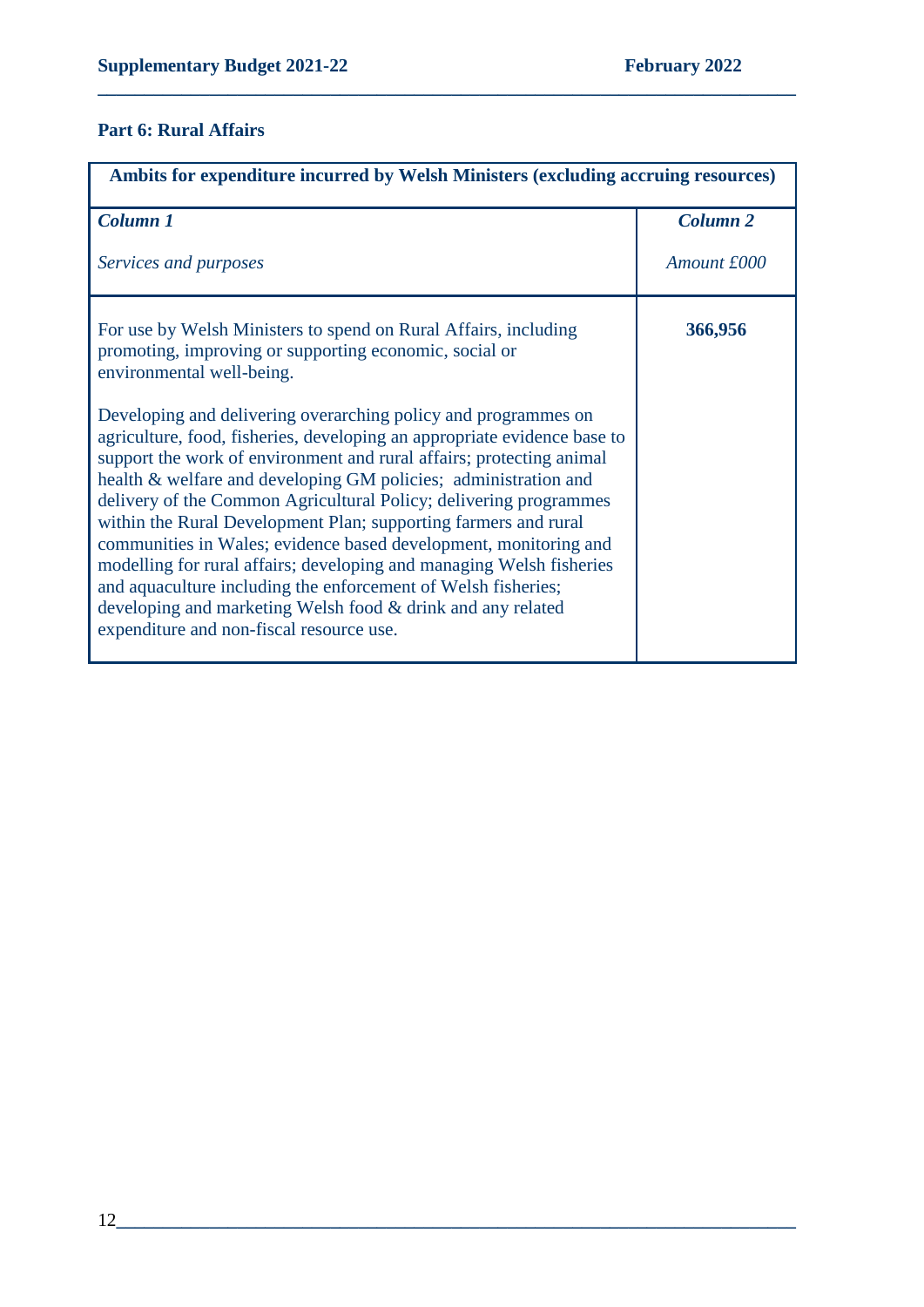## **Part 7: Social Justice**

| Ambits for expenditure incurred by Welsh Ministers (excluding accruing resources)                                                                                                                                                                                                                                                                                                                                                                                                                                                                                                                                                                                                                                                                                                                                                                                                   |                 |
|-------------------------------------------------------------------------------------------------------------------------------------------------------------------------------------------------------------------------------------------------------------------------------------------------------------------------------------------------------------------------------------------------------------------------------------------------------------------------------------------------------------------------------------------------------------------------------------------------------------------------------------------------------------------------------------------------------------------------------------------------------------------------------------------------------------------------------------------------------------------------------------|-----------------|
| <b>Column 1</b>                                                                                                                                                                                                                                                                                                                                                                                                                                                                                                                                                                                                                                                                                                                                                                                                                                                                     | <b>Column 2</b> |
| Services and purposes                                                                                                                                                                                                                                                                                                                                                                                                                                                                                                                                                                                                                                                                                                                                                                                                                                                               | Amount £000     |
| For use by Welsh Ministers to spend on Social Justice including<br>promoting supporting communities improving or supporting social<br>well-being; community safety and international development.<br>Funding to support communities including the prevention of violence;<br>equality and community cohesion; advice services; the voluntary<br>sector; community safety; Older People Commissioner; Children's<br><b>Commissioner</b> ; Future Generations Commissioner Wales; community<br>support and safety; digital and financial inclusion; fire and rescue<br>services; female offending and youth justice blueprints; fuel poverty;<br>social partnerships; Wales in Africa programme; Chwarae Teg;<br>establishing and maintaining Gypsy/Traveller sites, promoting<br>International development and relations and any related expenditure<br>and non-fiscal resource use. | 167,791         |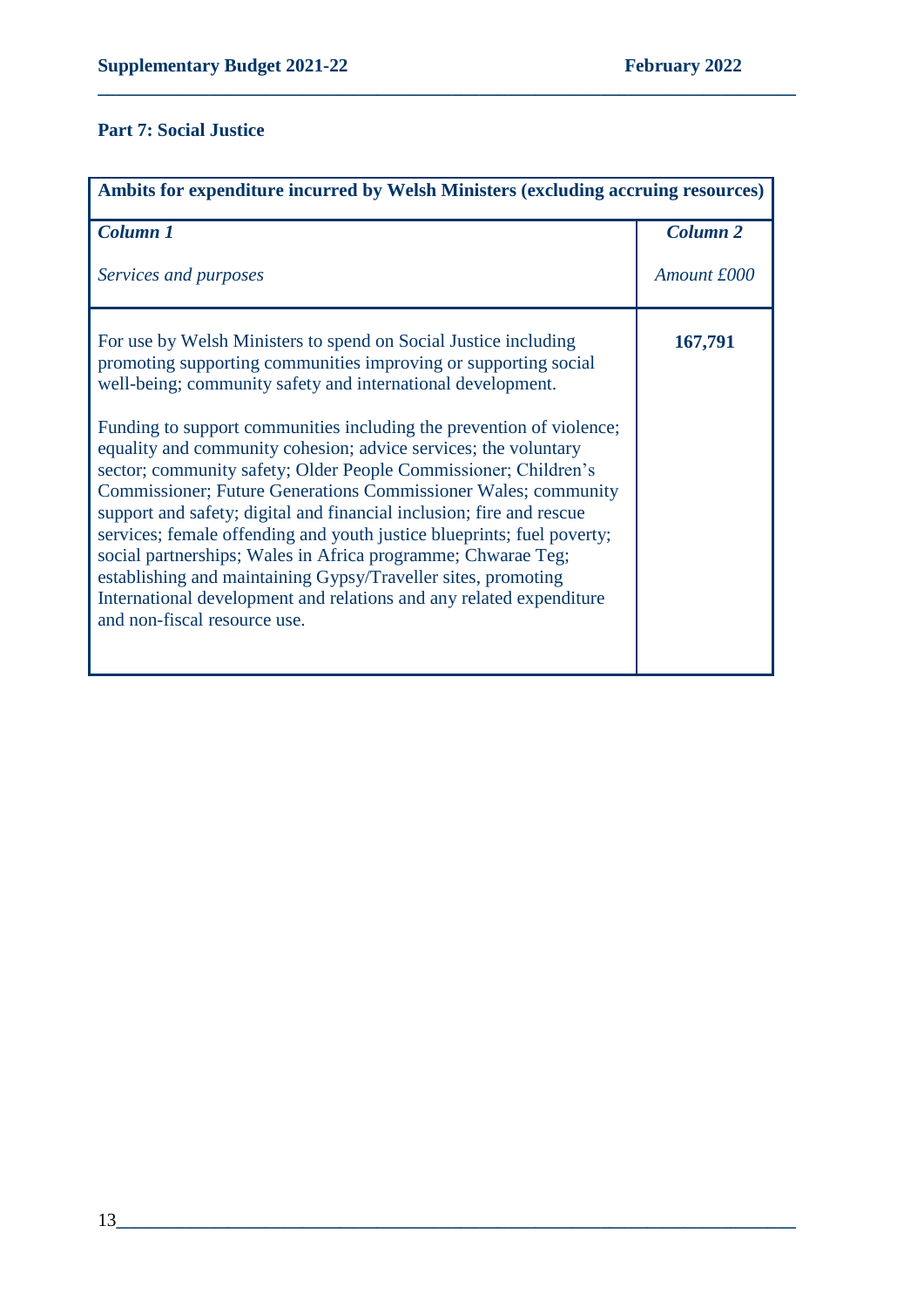## **Part 8: Central Services and Administration**

| Ambits for expenditure incurred by Welsh Ministers (excluding accruing resources)                                                                                                                                                                                                                                                                                                                                                                                                                                                                                                                                                                                                                                                            |                     |
|----------------------------------------------------------------------------------------------------------------------------------------------------------------------------------------------------------------------------------------------------------------------------------------------------------------------------------------------------------------------------------------------------------------------------------------------------------------------------------------------------------------------------------------------------------------------------------------------------------------------------------------------------------------------------------------------------------------------------------------------|---------------------|
| <b>Column 1</b>                                                                                                                                                                                                                                                                                                                                                                                                                                                                                                                                                                                                                                                                                                                              | Column <sub>2</sub> |
| Services and purposes                                                                                                                                                                                                                                                                                                                                                                                                                                                                                                                                                                                                                                                                                                                        | Amount £000         |
| For use by Welsh Ministers to spend on Central Services and<br>Administration; resilience and civil contingency; and International<br>Relations.                                                                                                                                                                                                                                                                                                                                                                                                                                                                                                                                                                                             | 345,792             |
| Expenditure on Welsh Government running costs (including staff<br>costs; general administration; asset management; capital and capital<br>charges; IT and Digital costs; business improvement; and provisions<br>for early retirement and pensions); the cost of elections and<br>referendum: statistical information and research; funding of external<br>bodies and services (including the Constitutional Commission and the<br>Justice Commission); Senedd Reform; events and corporate<br>communications; investigations and Inquiries (including participation<br>in the UK wide COVID-19 Inquiry); resilience and civil contingency;<br>promoting International Relations and any related expenditure and<br>non-fiscal resource use. |                     |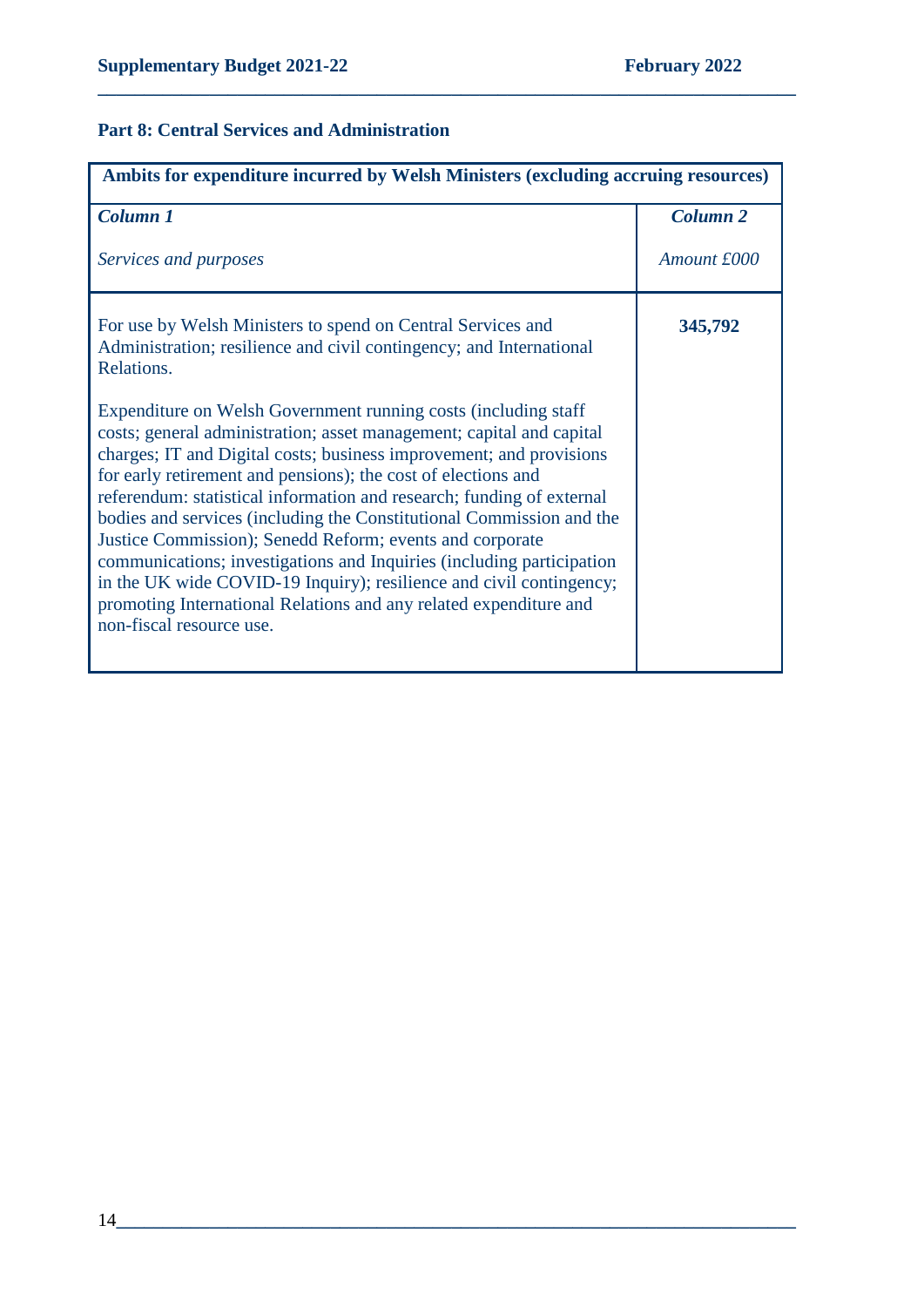# **Schedule 1A – Ambit for expenditure incurred in respect of the Electoral Commission by Welsh Ministers**

| Ambits for expenditure incurred in respect of the Electoral Commission by Welsh<br><b>Ministers (excluding accruing resources)</b>                                                                                                                                                                                                                                                                                                                                                                                                                                                                                                                                                                             |                 |
|----------------------------------------------------------------------------------------------------------------------------------------------------------------------------------------------------------------------------------------------------------------------------------------------------------------------------------------------------------------------------------------------------------------------------------------------------------------------------------------------------------------------------------------------------------------------------------------------------------------------------------------------------------------------------------------------------------------|-----------------|
| <b>Column 1</b>                                                                                                                                                                                                                                                                                                                                                                                                                                                                                                                                                                                                                                                                                                | <b>Column 2</b> |
| Services and purposes                                                                                                                                                                                                                                                                                                                                                                                                                                                                                                                                                                                                                                                                                          | Amount £000     |
| For use by the Electoral Commission on expenditure arising in relation<br>to devolved Welsh elections and referendums: related regulatory<br>activity including making codes of practice; reviewing and advising on<br>the administration and law of elections and encouraging best practice;<br>providing guidance, and reporting, on the conduct of elections and<br>referendums; determining standards of performance for those<br>administering electoral registration, elections and referendums, and<br>collecting information in relation to those standards and to expenditure<br>on elections and campaigning; conducting certain referendums and<br>promoting public awareness of electoral systems. | 1,750           |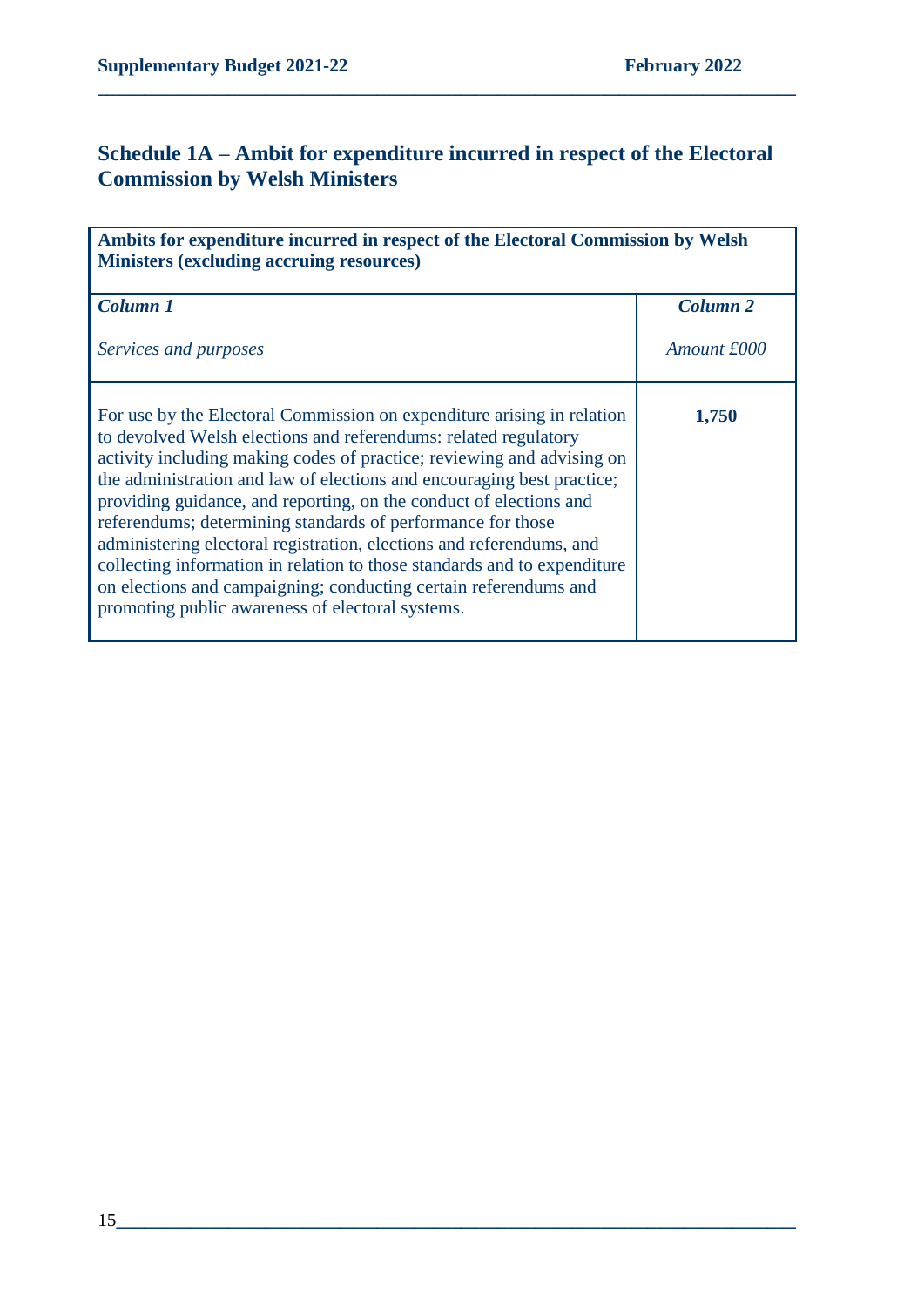# **Schedule 2 – Use of accruing resources by Welsh Ministers**

**\_\_\_\_\_\_\_\_\_\_\_\_\_\_\_\_\_\_\_\_\_\_\_\_\_\_\_\_\_\_\_\_\_\_\_\_\_\_\_\_\_\_\_\_\_\_\_\_\_\_\_\_\_\_\_\_\_\_\_\_\_\_\_\_\_\_\_\_\_\_\_\_\_\_\_**

## **Part 1: Health and Social Services**

| Column <sub>1</sub>                                                                                                                                                                                                                                                                                                                                                                                                                                                                                                                                                                                                                                                                                              | Column <sub>2</sub>                                                                                                                                                                                                                                                                                                   |
|------------------------------------------------------------------------------------------------------------------------------------------------------------------------------------------------------------------------------------------------------------------------------------------------------------------------------------------------------------------------------------------------------------------------------------------------------------------------------------------------------------------------------------------------------------------------------------------------------------------------------------------------------------------------------------------------------------------|-----------------------------------------------------------------------------------------------------------------------------------------------------------------------------------------------------------------------------------------------------------------------------------------------------------------------|
| Category of accruing resource                                                                                                                                                                                                                                                                                                                                                                                                                                                                                                                                                                                                                                                                                    | Services and purposes for which income<br>may be retained                                                                                                                                                                                                                                                             |
| Accruing resources include income under<br>the Pharmaceutical Price Regulation<br>Scheme; income in respect of settlement<br>of legal claims; charges for<br>accommodation, goods and services to<br>private and NHS patients, local<br>authorities and others; repayment of<br>Invest to Save funding from Local Health<br>Boards and Welsh NHS Trusts; income<br>from the Scottish Government, Northern<br>Ireland Executive, Department of Health,<br>other government departments and the<br>European Union; income generation<br>schemes; non-operating income from sale<br>of land, buildings, vehicles, equipment<br>and property and recoveries of VAT;<br>income from rebate schemes and<br>agreements. | Services and purposes include<br>expenditure on primary and community<br>health services; the purchase or<br>acquisition of fixed assets by Welsh NHS<br>Trusts, Local Health Boards and<br>associated healthcare providers;<br>supporting the provision and<br>administration of health and social care<br>services. |
| <b>Overall amount of Income (£000)</b>                                                                                                                                                                                                                                                                                                                                                                                                                                                                                                                                                                                                                                                                           | 68,636                                                                                                                                                                                                                                                                                                                |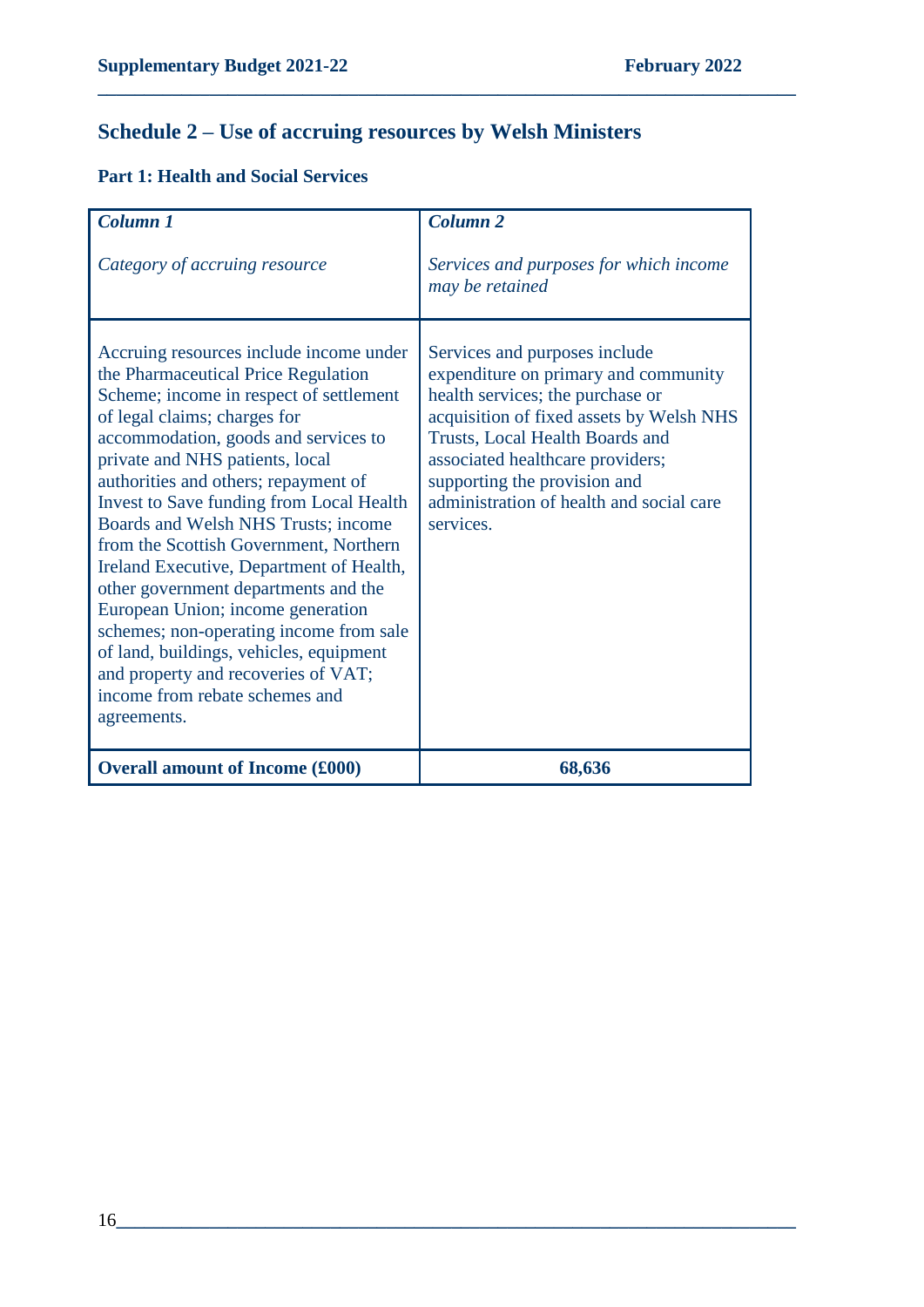## **Part 2: Finance and Local Government**

| Column 1<br>Category of accruing resource                                                                                                                                                                                                                                                                                                                                                                                                                                                                                                          | <b>Column 2</b><br>Services and Purposes for which income<br>may be retained                                                                                                                                                                                                                                                                                                                                                |
|----------------------------------------------------------------------------------------------------------------------------------------------------------------------------------------------------------------------------------------------------------------------------------------------------------------------------------------------------------------------------------------------------------------------------------------------------------------------------------------------------------------------------------------------------|-----------------------------------------------------------------------------------------------------------------------------------------------------------------------------------------------------------------------------------------------------------------------------------------------------------------------------------------------------------------------------------------------------------------------------|
| Accruing resources including the<br>repayment and recovery of grant<br>payments (inc Invest to Save receipts)<br>and recoveries of VAT; fees and charges<br>for inspections and regulatory services;<br>provision of training and development<br>events; training provider repayments;<br>charges for dental registration; income<br>from staff secondments; repayment of<br>loans, including staff loans; income from<br>the sale of development assets;<br>compensation under commercial and civil<br>settlements and levy of facilitation fees. | Services and purposes include running<br>costs, general administration costs and<br>resource expenditure of Inspectorates and<br>the Valuation Tribunal; the delivery of<br>training interventions for the Welsh<br>Public Service; supporting capital<br>expenditure on development assets; the<br>payment of grants to local authorities and<br>to support all expenditure as identified<br>within the expenditure Ambit. |
| <b>Overall amount of Income (£000)</b>                                                                                                                                                                                                                                                                                                                                                                                                                                                                                                             | 5,128                                                                                                                                                                                                                                                                                                                                                                                                                       |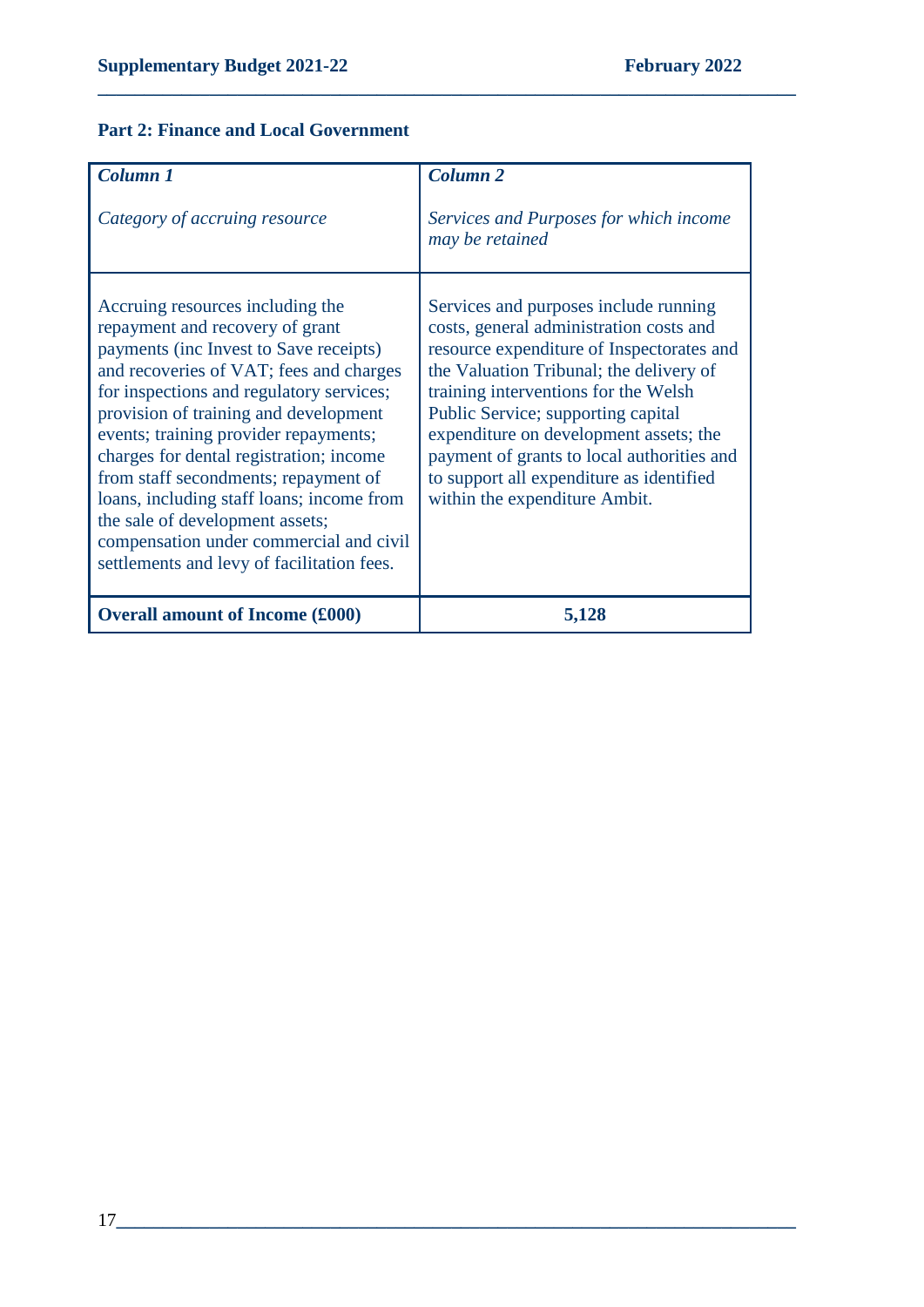## **Part 3: Education and the Welsh Language**

| Column 1                                                                                                                                                                                                                                                                                                                                                                                                                                                                                                                                                                                                                                                                             | Column <sub>2</sub>                                                                                                                                                                                                                                                        |
|--------------------------------------------------------------------------------------------------------------------------------------------------------------------------------------------------------------------------------------------------------------------------------------------------------------------------------------------------------------------------------------------------------------------------------------------------------------------------------------------------------------------------------------------------------------------------------------------------------------------------------------------------------------------------------------|----------------------------------------------------------------------------------------------------------------------------------------------------------------------------------------------------------------------------------------------------------------------------|
| Category of accruing resource                                                                                                                                                                                                                                                                                                                                                                                                                                                                                                                                                                                                                                                        | Services and Purposes for which income<br>may be retained                                                                                                                                                                                                                  |
| Accruing resources include income from<br>European Projects, research &<br>evaluation; curriculum royalties;<br>recoveries of Student Loans; funding<br>from the Higher Education Research<br>Capital fund; sales of publications and<br>recoveries of VAT. Accruing resources<br>including repayment and recovery of<br>grant payments; fees and charges for<br>inspections and regulatory services;<br>provision of training and development<br>events; income from staff secondments;<br>repayments of staff loans; income from<br>the sale of capital assets; recovery of<br>loans made and any interest charges<br>thereon; ad-hoc recoveries and grants<br>from other sources. | Services and purposes include supporting<br>European projects, CQFW, programme<br>development, research & evaluation<br>current expenditure; to support<br>curriculum current expenditure and to<br>support all expenditure as identified<br>within the expenditure Ambit. |
| <b>Overall amount of income (£000)</b>                                                                                                                                                                                                                                                                                                                                                                                                                                                                                                                                                                                                                                               | 330,810                                                                                                                                                                                                                                                                    |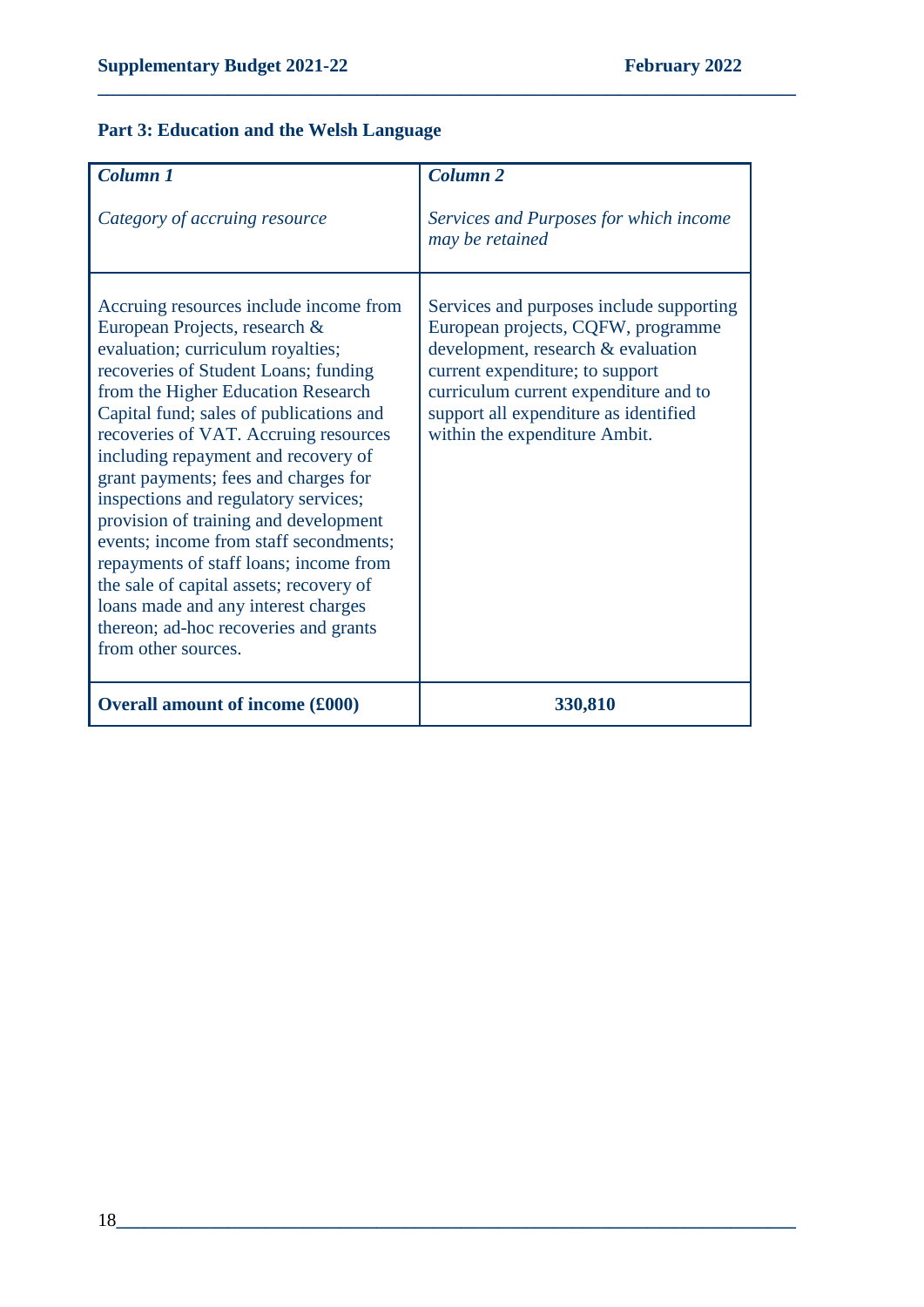#### **Part 4: Climate Change**

| <b>Column 1</b>                                                                                                                                                                                                                                                                                                                                                                                                                                                                                                                                                                                                                                                                                                                                                                                                                                                                                                                                                                                                                                                                                                                                                                                                                                                                                                                                                                                  | <b>Column 2</b>                                                                                                                                                                                                                                                |
|--------------------------------------------------------------------------------------------------------------------------------------------------------------------------------------------------------------------------------------------------------------------------------------------------------------------------------------------------------------------------------------------------------------------------------------------------------------------------------------------------------------------------------------------------------------------------------------------------------------------------------------------------------------------------------------------------------------------------------------------------------------------------------------------------------------------------------------------------------------------------------------------------------------------------------------------------------------------------------------------------------------------------------------------------------------------------------------------------------------------------------------------------------------------------------------------------------------------------------------------------------------------------------------------------------------------------------------------------------------------------------------------------|----------------------------------------------------------------------------------------------------------------------------------------------------------------------------------------------------------------------------------------------------------------|
| Category of accruing resource                                                                                                                                                                                                                                                                                                                                                                                                                                                                                                                                                                                                                                                                                                                                                                                                                                                                                                                                                                                                                                                                                                                                                                                                                                                                                                                                                                    | Services and Purposes for which income<br>may be retained                                                                                                                                                                                                      |
| Accruing resources include the<br>repayment and recovery of grant<br>payments including income from<br>repayments of Social Housing Grant and<br>other grant schemes and investments and<br>income from loan schemes; funding<br>either direct or indirect from the<br>European Commission including income<br>from European structural funds; project<br>contributions from other public sector<br>and private sector organisations;<br>investment income; grant repayments and<br>repayable business finance; income from<br>the sale of capital assets; property rental<br>and other associated income; transport<br>studies receipts; receipts from provision<br>of transport services; compensation under<br>commercial and civil settlements and<br>levy of facilitation fees; income from<br>wind farm projects; income from<br>Pwllpeiran Farm; income from grant<br>recoveries from local authorities, third<br>sector organisations and other public and<br>private sector organisations; civil penalty<br>fines associated with emission trading<br>schemes; income from marine licences;<br>income from petroleum licensing rentals;<br>ad-hoc grants from other sources and<br>recoveries of VAT; funding from other<br>central government departments; and<br>recoveries of VAT; income received from<br>planning application fees and charges<br>from recoverable costs casework. | Services and purposes include the<br>payment of grants; schemes part<br>supported by other government<br>departments; the repayment of loans; all<br>European funded projects and to support<br>all expenditure as identified within the<br>expenditure Ambit. |
| <b>Overall amount of income (£000)</b>                                                                                                                                                                                                                                                                                                                                                                                                                                                                                                                                                                                                                                                                                                                                                                                                                                                                                                                                                                                                                                                                                                                                                                                                                                                                                                                                                           | 233,615                                                                                                                                                                                                                                                        |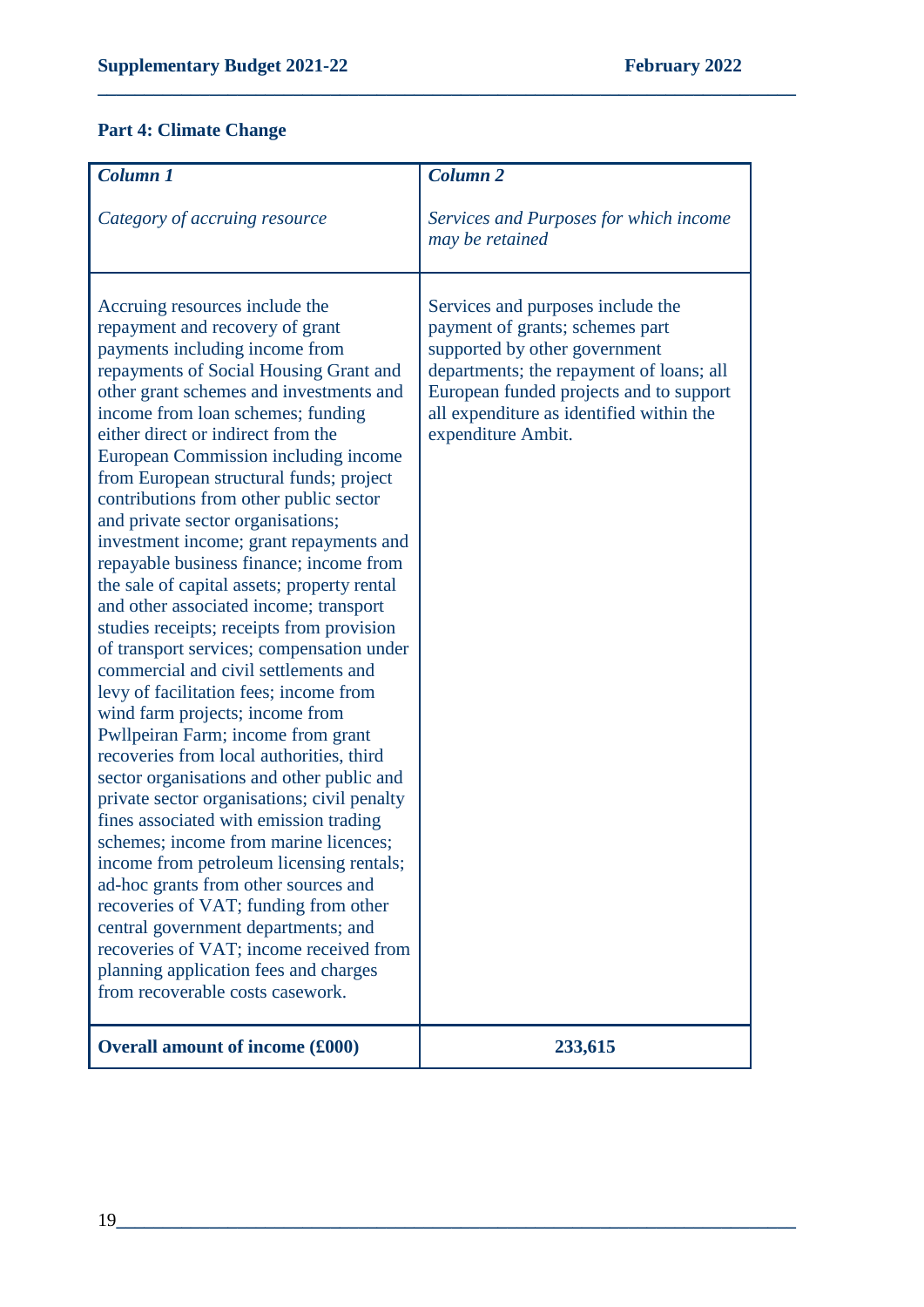## **Part 5: Economy**

| Column 1                                                                                                                                                                                                                                                                                                                                                                                                                                                                                                                                                                                                                                                                                                                                                                                                                                                                                                                       | Column <sub>2</sub>                                                                                           |
|--------------------------------------------------------------------------------------------------------------------------------------------------------------------------------------------------------------------------------------------------------------------------------------------------------------------------------------------------------------------------------------------------------------------------------------------------------------------------------------------------------------------------------------------------------------------------------------------------------------------------------------------------------------------------------------------------------------------------------------------------------------------------------------------------------------------------------------------------------------------------------------------------------------------------------|---------------------------------------------------------------------------------------------------------------|
| Category of accruing resource                                                                                                                                                                                                                                                                                                                                                                                                                                                                                                                                                                                                                                                                                                                                                                                                                                                                                                  | Services and Purposes for which income<br>may be retained                                                     |
| Accruing resources and funding either<br>direct or indirect from the European<br>Commission; property rental and other<br>associated income; business services<br>charges; income relating to science and<br>life science activities; project<br>contributions from other<br>public sector and private sector<br>organisations; investment income; grant<br>repayments and repayable business<br>finance; income from the sale of capital<br>assets; admission charges and other<br>operational income for Cadw; including<br>gifts and donations the Royal<br><b>Commission for Ancient and Historic</b><br>Monuments; the National Botanic Garden<br>of Wales and sponsored bodies; National<br>Museum of Wales; National Library of<br>Wales; Sports Wales and the Arts Council<br>of Wales; compensation under<br>commercial and civil settlements and levy<br>of facilitation fees; recoveries of VAT and<br>other taxes. | All European funded projects and to<br>support all expenditure as identified<br>within the expenditure Ambit. |
| <b>Overall amount of Income (£000)</b>                                                                                                                                                                                                                                                                                                                                                                                                                                                                                                                                                                                                                                                                                                                                                                                                                                                                                         | 477,821                                                                                                       |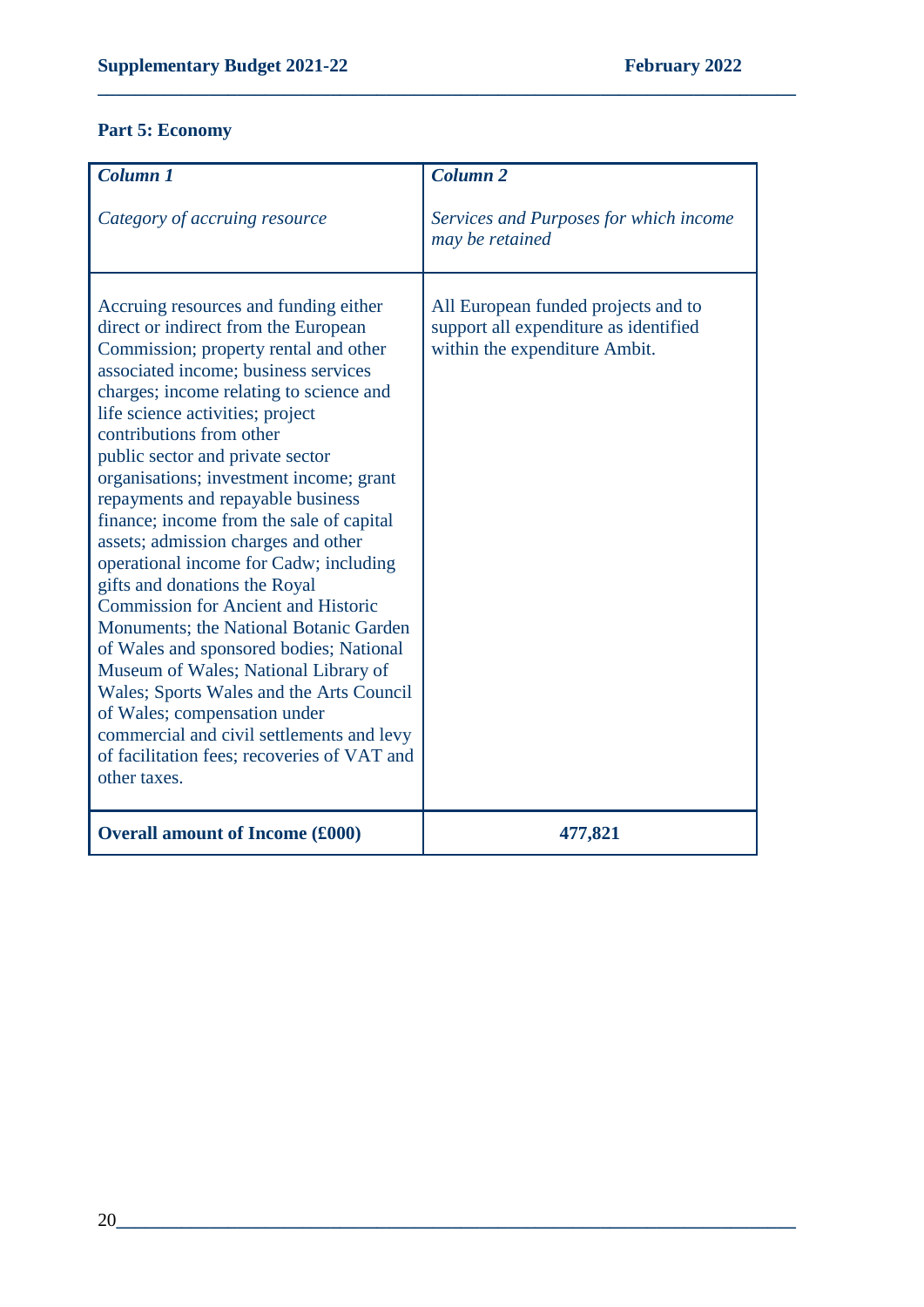# **Part 6: Rural Affairs**

| Column <sub>1</sub>                                                                                                                                                                                                                                                                                                                                                                                                                                                                                                                                                                                                                                                                                                                                          | <b>Column 2</b>                                                                                                                                                                                                                                                                                 |
|--------------------------------------------------------------------------------------------------------------------------------------------------------------------------------------------------------------------------------------------------------------------------------------------------------------------------------------------------------------------------------------------------------------------------------------------------------------------------------------------------------------------------------------------------------------------------------------------------------------------------------------------------------------------------------------------------------------------------------------------------------------|-------------------------------------------------------------------------------------------------------------------------------------------------------------------------------------------------------------------------------------------------------------------------------------------------|
| Category of accruing resource                                                                                                                                                                                                                                                                                                                                                                                                                                                                                                                                                                                                                                                                                                                                | Services and Purposes for which income<br>may be retained                                                                                                                                                                                                                                       |
| Accruing resources include funding either<br>direct or indirect from the European<br>Commission including income from<br>European structural funds; income from<br>the EU to support farmers and rural<br>communities in Wales; income from<br>grant recoveries from local authorities,<br>third sector organisations and other<br>public and private sector organisations;<br>civil penalty fines associated with<br>emission trading schemes and food<br>prosecutions; income from marine<br>licences; income from the salvage of<br>carcasses from animals slaughtered for<br>disease control, ad-hoc grants from other<br>sources and recoveries of VAT; funding<br>from other central government<br>departments and income related to Rural<br>Affairs. | Services and purposes include<br>expenditure relating to grant payments,<br>and overpayments, food prosecutions,<br>schemes part supported by other<br>government departments; all European<br>funded projects and to support all<br>expenditure as identified within the<br>expenditure Ambit. |
| <b>Overall amount of Income (£000)</b>                                                                                                                                                                                                                                                                                                                                                                                                                                                                                                                                                                                                                                                                                                                       | 82,055                                                                                                                                                                                                                                                                                          |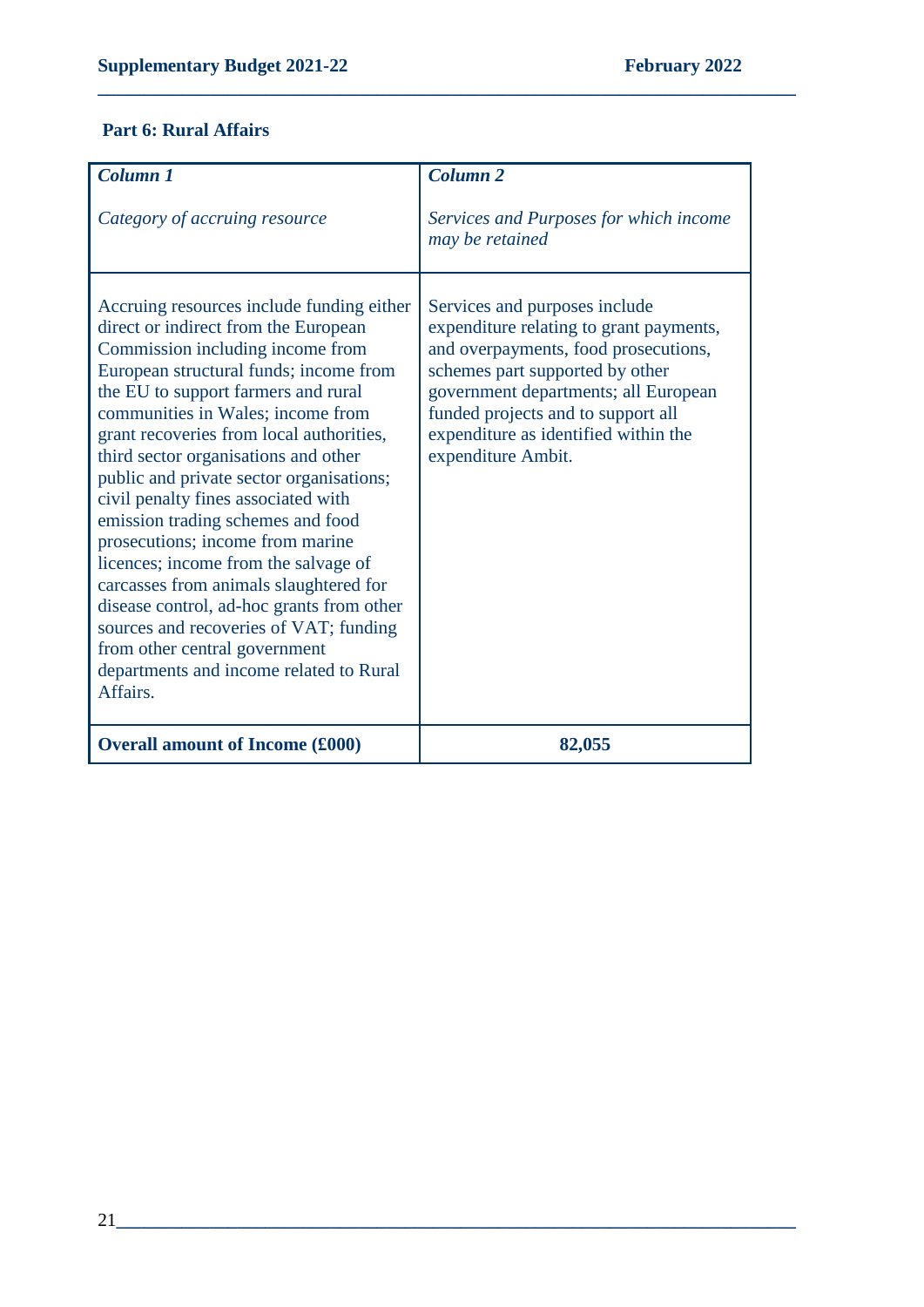### **Part 7: Social Justice**

| Column 1<br>Category of accruing resource                                                            | <b>Column 2</b><br>Services and Purposes for which income<br>may be retained                                                                                                                                                                                                                                                            |
|------------------------------------------------------------------------------------------------------|-----------------------------------------------------------------------------------------------------------------------------------------------------------------------------------------------------------------------------------------------------------------------------------------------------------------------------------------|
| Accruing resources include the<br>repayment and recovery of grant<br>payments and recoveries of VAT. | Services and purposes include the<br>running costs, general administration and<br>costs and resource expenditure of<br>Commissioners and Chwarae Teg;<br>supporting expenditure on safer<br>communities and payment of grants to<br>local authorities; and to support all<br>expenditure as identified within the<br>expenditure Ambit. |
| <b>Overall amount of income (£000)</b>                                                               | 1,422                                                                                                                                                                                                                                                                                                                                   |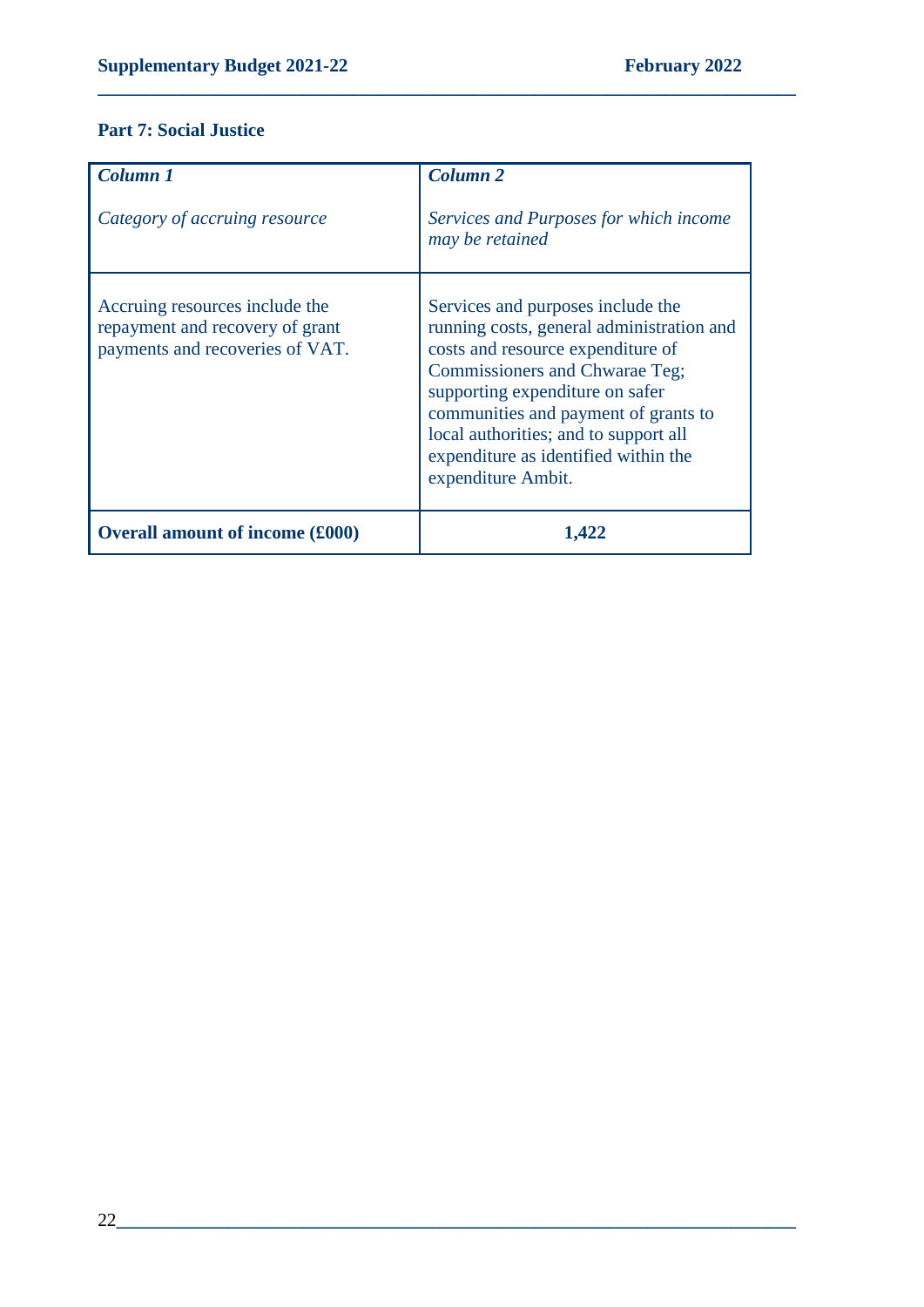### **Part 8: Central Services and Administration**

| Column 1                                                                                                                                                                                                                                                                                                                                                                                                                                                                                                                                                                                                                                      | <b>Column 2</b>                                                                                                                                                                                                                                                                          |
|-----------------------------------------------------------------------------------------------------------------------------------------------------------------------------------------------------------------------------------------------------------------------------------------------------------------------------------------------------------------------------------------------------------------------------------------------------------------------------------------------------------------------------------------------------------------------------------------------------------------------------------------------|------------------------------------------------------------------------------------------------------------------------------------------------------------------------------------------------------------------------------------------------------------------------------------------|
| Category of accruing resource                                                                                                                                                                                                                                                                                                                                                                                                                                                                                                                                                                                                                 | Services and Purposes for which income<br>may be retained                                                                                                                                                                                                                                |
| Accruing resources include income from<br>administrative activity such as: the sale of<br>goods or services: the sale of land or<br>buildings; the recovery of costs; staff<br>secondments and fees; repayment of<br>staff loans; recovery of grant payments;<br>the refund of statutory PAYE deductions;<br>recoveries of tax including VAT; the sub-<br>let of properties; the sale of<br>administrative assets; income from ICT<br>services provided; training provider<br>repayments; recovery of costs shared<br>with other public sector bodies; receipts<br>of recoverable grants direct and indirect<br>from the European Commission. | Services and purposes include funding of:<br>running costs and general administrative<br>expenditure; supporting capital<br>expenditure on the Welsh Government's<br>estate and asset base; resilience and<br>contingency; International Relations; and<br>any European funded projects. |
| <b>Overall amount of Income (£000)</b>                                                                                                                                                                                                                                                                                                                                                                                                                                                                                                                                                                                                        | 8,500                                                                                                                                                                                                                                                                                    |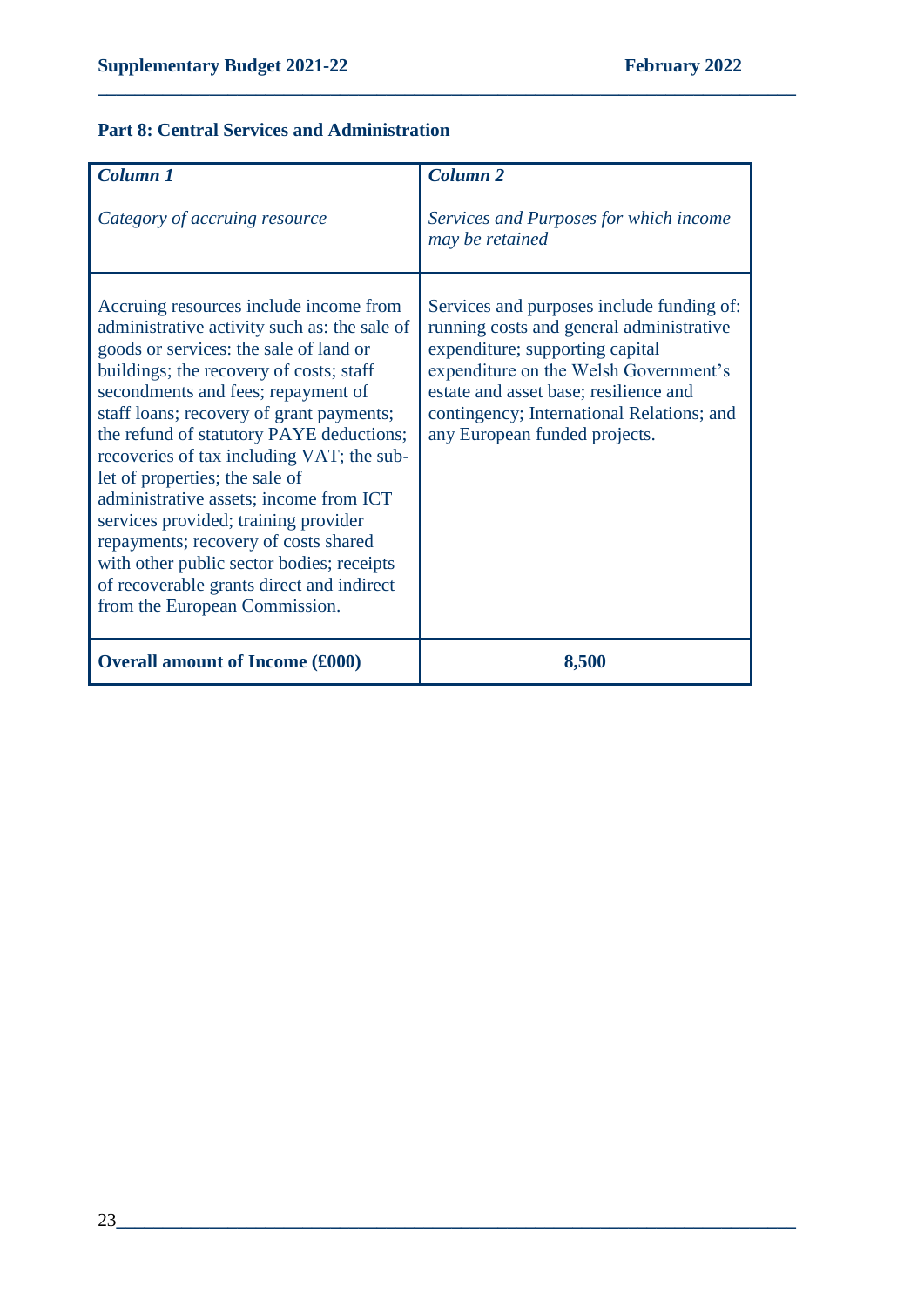# **Schedule 2A – Use of accruing resources in respect of the Electoral Commission by Welsh Ministers**

| Column 1<br>Category of accruing resource                                                                                                                                                                                                                                                                                                                                                                                                                                                                                                                                         | <b>Column 2</b><br>Services and purposes for which income<br>may be retained |
|-----------------------------------------------------------------------------------------------------------------------------------------------------------------------------------------------------------------------------------------------------------------------------------------------------------------------------------------------------------------------------------------------------------------------------------------------------------------------------------------------------------------------------------------------------------------------------------|------------------------------------------------------------------------------|
| Accruing resources arising in relation to<br>Wales from: registration and re-<br>registration of political parties; providing<br>guidance, and reporting, on the conduct<br>of elections and referendums;<br>determining standards of performance for<br>those administering electoral registration,<br>elections and referendums, and collecting<br>information in relation to those standards<br>and to expenditure on elections and<br>campaigning; conducting certain<br>referendums and promoting public<br>awareness of electoral systems; and any<br>other non-cash items. | To support all expenditure as identified<br>within the expenditure Ambit.    |
| <b>Overall amount of Income (£000)</b>                                                                                                                                                                                                                                                                                                                                                                                                                                                                                                                                            | O                                                                            |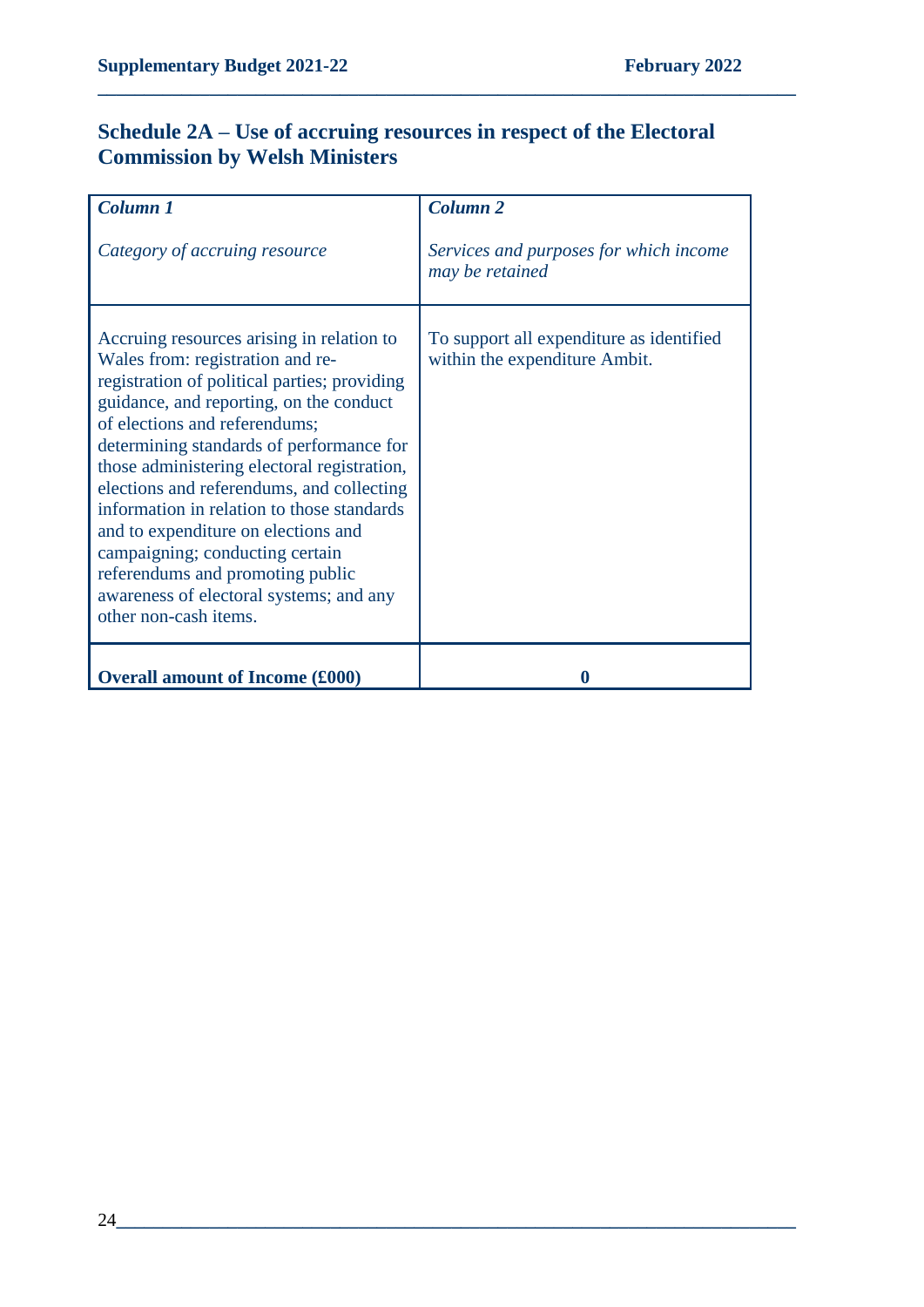# **Schedule 3 – Expenditure Incurred by Direct Funded Bodies (excluding accruing resources)**

**\_\_\_\_\_\_\_\_\_\_\_\_\_\_\_\_\_\_\_\_\_\_\_\_\_\_\_\_\_\_\_\_\_\_\_\_\_\_\_\_\_\_\_\_\_\_\_\_\_\_\_\_\_\_\_\_\_\_\_\_\_\_\_\_\_\_\_\_\_\_\_\_\_\_\_**

## **Part 1: Senedd Commission**

| Column 1                                                                                                                                                                                                                                                                                                                                                                                                                                                                                                                                                                                                                                                                                                    | <b>Column 2</b> |
|-------------------------------------------------------------------------------------------------------------------------------------------------------------------------------------------------------------------------------------------------------------------------------------------------------------------------------------------------------------------------------------------------------------------------------------------------------------------------------------------------------------------------------------------------------------------------------------------------------------------------------------------------------------------------------------------------------------|-----------------|
| <b>Services and Purposes</b>                                                                                                                                                                                                                                                                                                                                                                                                                                                                                                                                                                                                                                                                                | Amount £000     |
| Resources other than accruing resources for use by the Senedd<br>Commission on resource and capital costs associated with the<br>administration and operation of Senedd Services to support Senedd<br>Cymru ('the Senedd'); promotion of the Senedd including payments to<br>the Electoral Commission and others; payments in respect of the<br>Commissioner for Standards and Remuneration Board; any other<br>payments relating to functions of the Senedd or functions of the<br>Senedd Commission. Resources other than accruing resources for use<br>by the Senedd Commission in respect of decisions of the<br>Remuneration Board and expenditure in respect of Senedd Members'<br>Pension provision. | 61,214          |

#### **Part 2: Public Services Ombudsman for Wales**

| Column 1                                                                                                                                                                                                                                                                                                                                                            | Column <sub>2</sub> |
|---------------------------------------------------------------------------------------------------------------------------------------------------------------------------------------------------------------------------------------------------------------------------------------------------------------------------------------------------------------------|---------------------|
| <b>Services and Purposes</b>                                                                                                                                                                                                                                                                                                                                        | Amount £000         |
| Resources other than accruing resources for use by the Public Services<br>Ombudsman for Wales ('the Ombudsman') on resource and capital<br>costs associated with the administration of the Ombudsman's office;<br>payments to the British and Irish Ombudsman Association; payments<br>to the International Ombudsman Institute and associated non fiscal<br>items. | 5,288               |

#### **Part 3: Wales Audit Office**

| Column 1                                                                                                                                                                                                                              | Column <sub>2</sub> |
|---------------------------------------------------------------------------------------------------------------------------------------------------------------------------------------------------------------------------------------|---------------------|
| <b>Services and Purposes</b>                                                                                                                                                                                                          | Amount £000         |
| Resources other than accruing resources for use by the Wales Audit<br>Office on the discharge of the statutory functions of the Wales Audit<br>Office and the Auditor General and on the administration of the Wales<br>Audit Office. | 9,628               |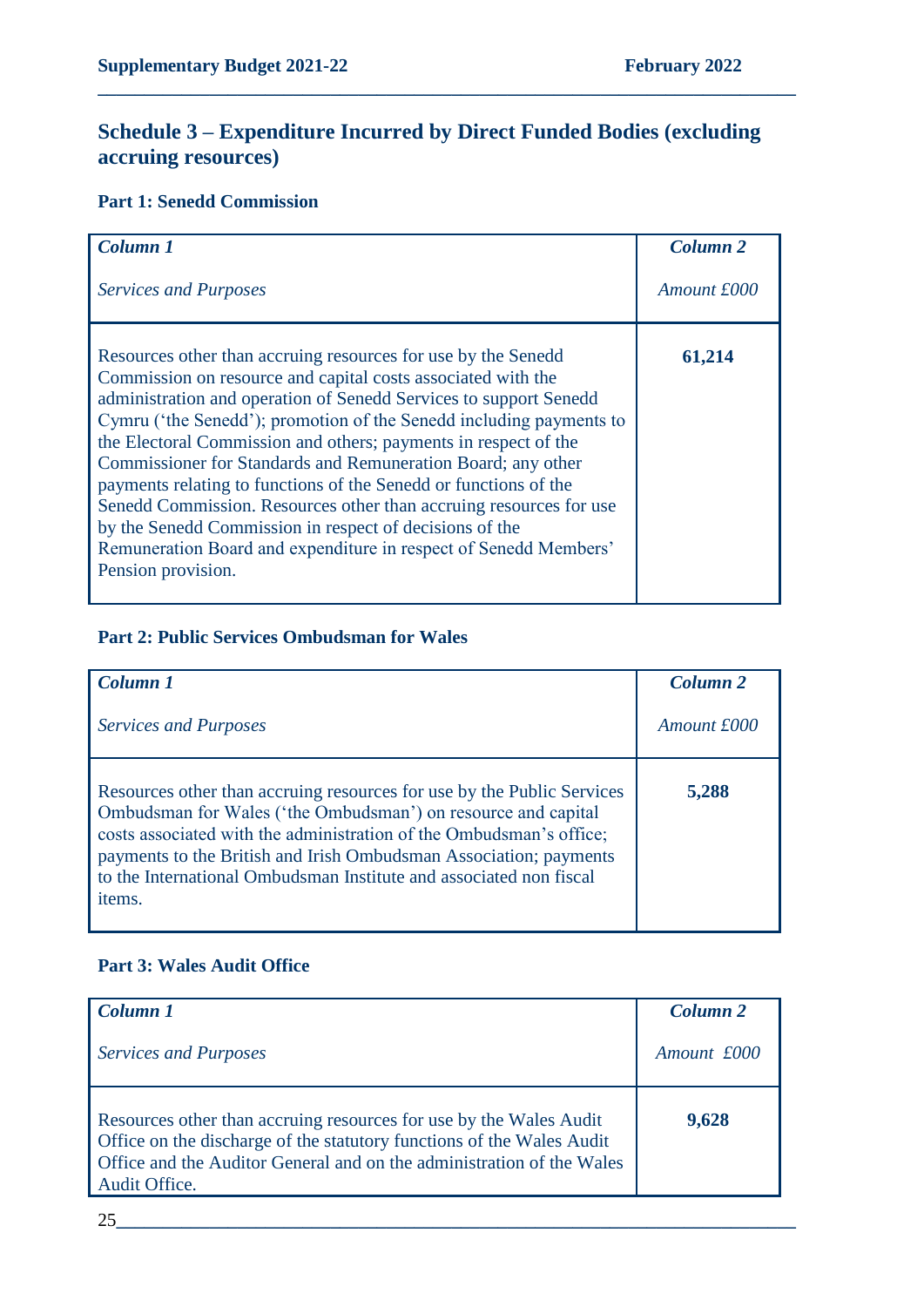# **Schedule 4 – Use of accrued resources by Direct Funded Bodies**

**\_\_\_\_\_\_\_\_\_\_\_\_\_\_\_\_\_\_\_\_\_\_\_\_\_\_\_\_\_\_\_\_\_\_\_\_\_\_\_\_\_\_\_\_\_\_\_\_\_\_\_\_\_\_\_\_\_\_\_\_\_\_\_\_\_\_\_\_\_\_\_\_\_\_\_**

## **Part 1: Senedd Commission**

| Column 1<br>Category of accruing resource                                                                                                                                                                                                                                                                                                             | <b>Column 2</b><br>Services and purposes for which income<br>may be retained                                    |
|-------------------------------------------------------------------------------------------------------------------------------------------------------------------------------------------------------------------------------------------------------------------------------------------------------------------------------------------------------|-----------------------------------------------------------------------------------------------------------------|
| Accruing resources for retention pursuant<br>to section $120(2)$ of the Government of<br>Wales Act 2006 and use by the Senedd<br>Commission from the disposal of fixed<br>assets and other capital income; rental<br>income; gifts; grant support; recharges;<br>income from commercial sales and other<br>services provided to the public or others. | For use on the purchase or acquisition of<br>fixed assets and for use on administrative<br>costs of the Senedd. |
| <b>Overall amount of Income (£000)</b>                                                                                                                                                                                                                                                                                                                | 220                                                                                                             |

### **Part 2: Public Services Ombudsman for Wales**

| Column 1                                                                             | Column <sub>2</sub>                                                             |
|--------------------------------------------------------------------------------------|---------------------------------------------------------------------------------|
| Category of accruing resource                                                        | Services and purposes for which income<br>may be retained                       |
| Income from commercial sales and other<br>services provided to the public or others. | For use on related services and the<br>administration of the Ombudsman service. |
| <b>Overall amount of Income (£000)</b>                                               |                                                                                 |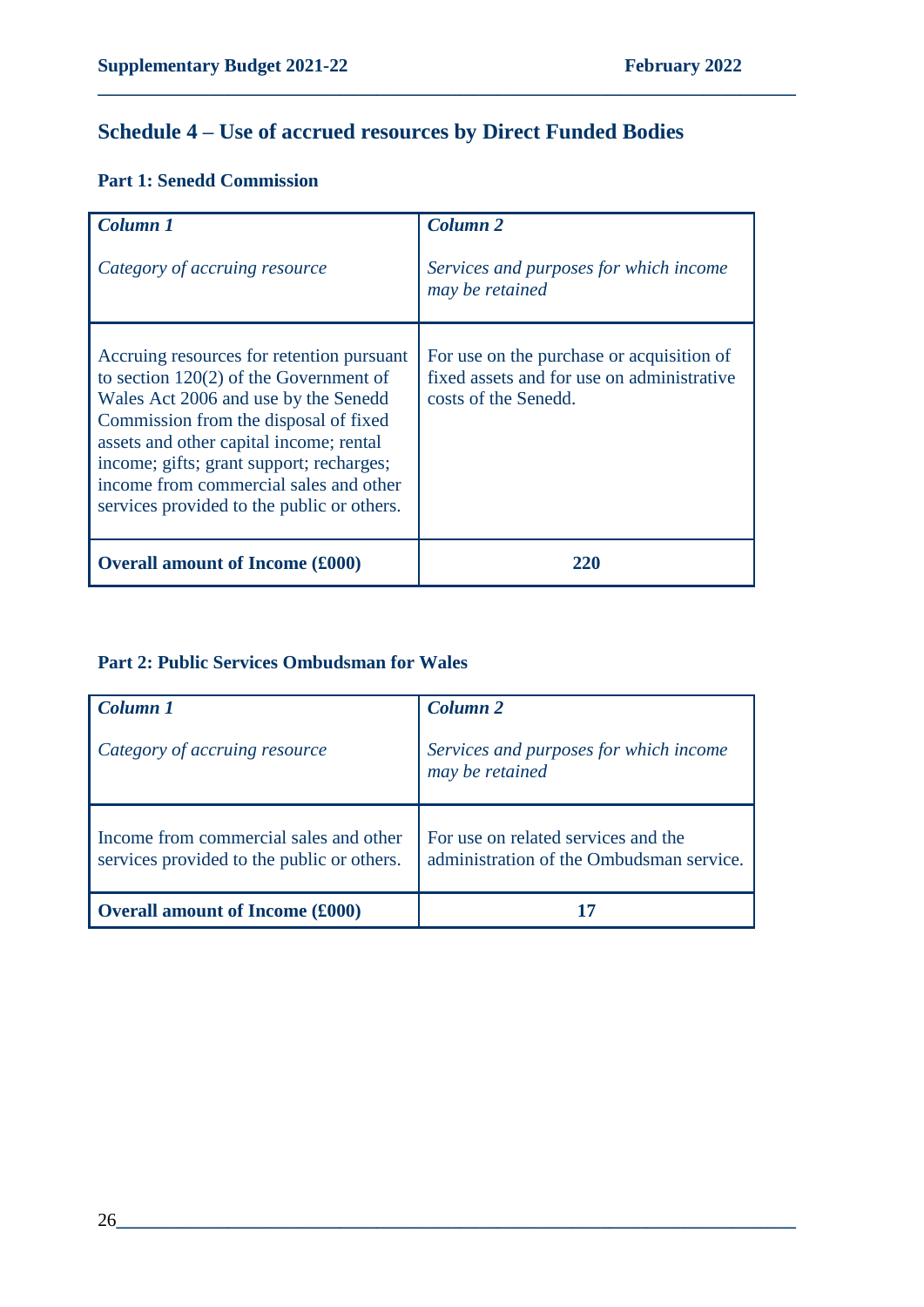## **Part 3: Wales Audit Office**

| Column 1                                                                                                                                                                                                                                                                                                                                                                                                                                                                                                                                                                                                   | <b>Column 2</b>                                                                                                                                                           |
|------------------------------------------------------------------------------------------------------------------------------------------------------------------------------------------------------------------------------------------------------------------------------------------------------------------------------------------------------------------------------------------------------------------------------------------------------------------------------------------------------------------------------------------------------------------------------------------------------------|---------------------------------------------------------------------------------------------------------------------------------------------------------------------------|
| Category of accruing resource                                                                                                                                                                                                                                                                                                                                                                                                                                                                                                                                                                              | Services and purposes for which income<br>may be retained                                                                                                                 |
| Accruing resources from fees and charges<br>for audit, grant certification and related<br>services; grants received to fund audit<br>services; other recoveries of costs<br>associated with the functions of the<br><b>Auditor General or Wales Audit Office;</b><br>miscellaneous income such as from<br>publications, conferences, provision of<br>administrative, professional and technical<br>services; recoveries of costs, such as of<br>seconded staff, staff loans, car leasing<br>payments; recoveries of any costs<br>incurred for a third party; and interest<br>received on working balances. | For use by the Wales Audit Office on the<br>discharge of functions of the Auditor<br>General and on related services and the<br>administration of the Wales Audit Office. |
| <b>Overall amount of income (£000)</b>                                                                                                                                                                                                                                                                                                                                                                                                                                                                                                                                                                     | 14,461                                                                                                                                                                    |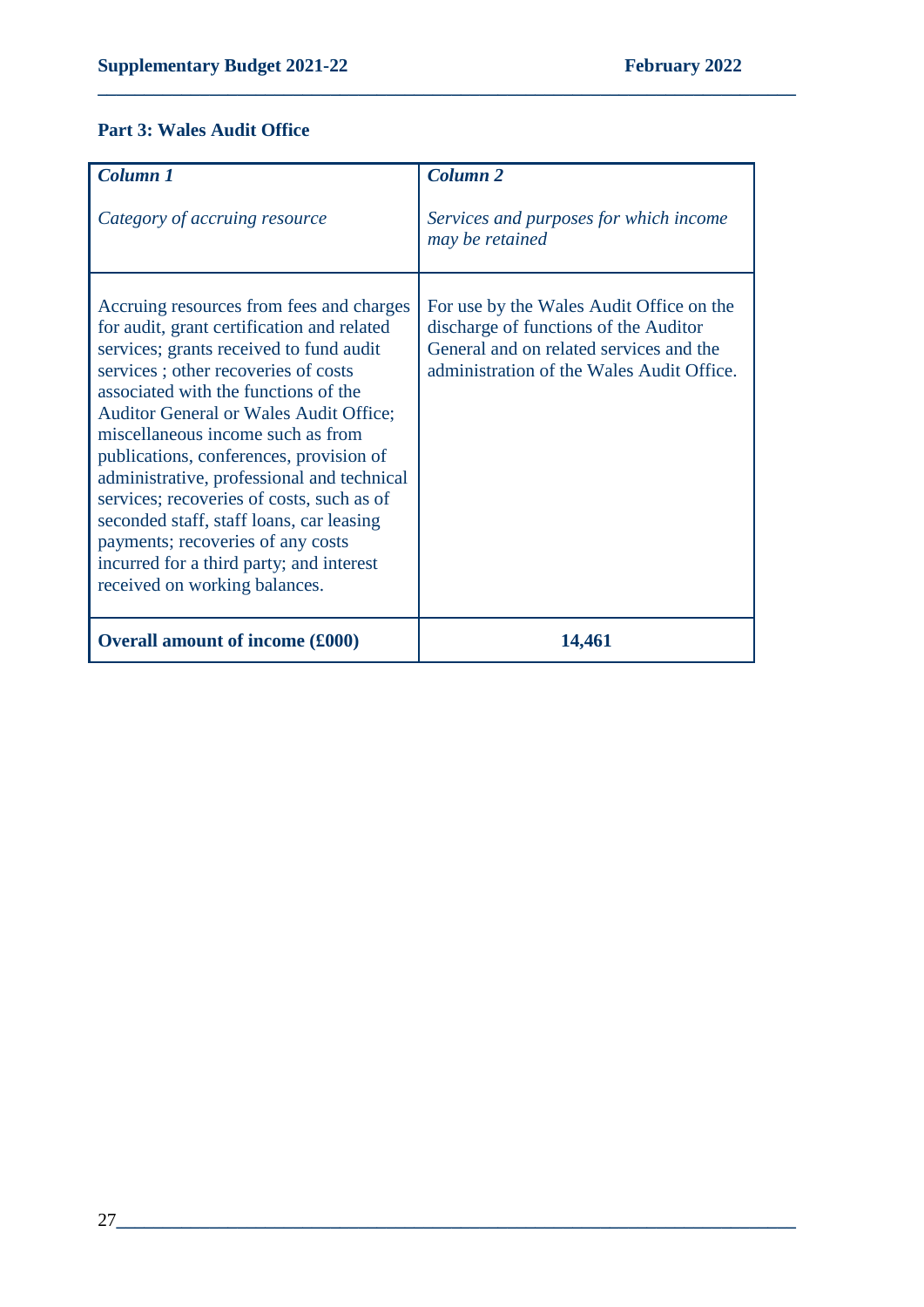# **Schedule 5: Resource to Cash Reconciliation 2021-22 (£000)**

|                          | <b>Welsh</b>     | <b>Electoral</b>  | Welsh            | <b>Senedd</b>     | <b>Public</b>    | <b>Wales</b>   |
|--------------------------|------------------|-------------------|------------------|-------------------|------------------|----------------|
|                          | <b>Ministers</b> | <b>Commission</b> | <b>Ministers</b> | <b>Commission</b> | <b>Services</b>  | <b>Audit</b>   |
|                          |                  |                   | (Total)          |                   | <b>Ombudsman</b> | <b>Office</b>  |
| <b>Net Resource</b>      | 20,380,833       | 1,750             | 20,382,583       | 62,414            | 5,085            | 7,798          |
| <b>Requirement</b>       |                  |                   |                  |                   |                  |                |
| <b>Net Capital</b>       | 1,568,021        | $\mathbf{0}$      | 1,568,021        | 500               | 25               | 350            |
| <b>Requirement</b>       |                  |                   |                  |                   |                  |                |
| Adjustments:             |                  |                   |                  |                   |                  |                |
| <b>Capital Charges</b>   | $-440,570$       | $\boldsymbol{0}$  | $-440,570$       | $-2,250$          | $-60$            | $-280$         |
| Impairments              | $-741,801$       | 0                 | $-741,801$       | 0                 | $\theta$         | $\Omega$       |
| Movements in             | $-104,696$       | $\theta$          | $-104,696$       | $-1,800$          | $\Omega$         | $\mathbf{0}$   |
| Provisions               |                  |                   |                  |                   |                  |                |
| Profit/Loss on sale of   | $\theta$         | $\overline{0}$    | $\theta$         | $\theta$          | $\theta$         | $\overline{0}$ |
| assets                   |                  |                   |                  |                   |                  |                |
| Movements in stocks      | $\theta$         | $\overline{0}$    | 0                | $\Omega$          | $\theta$         | $\mathbf{0}$   |
| Movements in             | 542,000          | $\theta$          | 542,000          | 299               | $\theta$         | 500            |
| debtors/creditors        |                  |                   |                  |                   |                  |                |
| <b>Use of Provisions</b> | $\Omega$         | $\overline{0}$    | 0                | $\Omega$          | $\Omega$         | $\overline{0}$ |
| Other                    | 0                | $\overline{0}$    | $\theta$         | $\theta$          | 20               | $\theta$       |
|                          |                  |                   |                  |                   |                  |                |
| <b>Net Cash</b>          |                  |                   |                  |                   |                  |                |
| <b>Requirement for</b>   |                  |                   |                  |                   |                  |                |
| issue from the Welsh     | 21,203,787       | 1,750             | 21,205,537       | 59,163            | 5,070            | 8,368          |
| <b>Consolidated Fund</b> |                  |                   |                  |                   |                  |                |

# *Table 1: Resource to cash Reconciliation for 2021-22 included in the June 2021 Supplementary Budget Motion (£000)*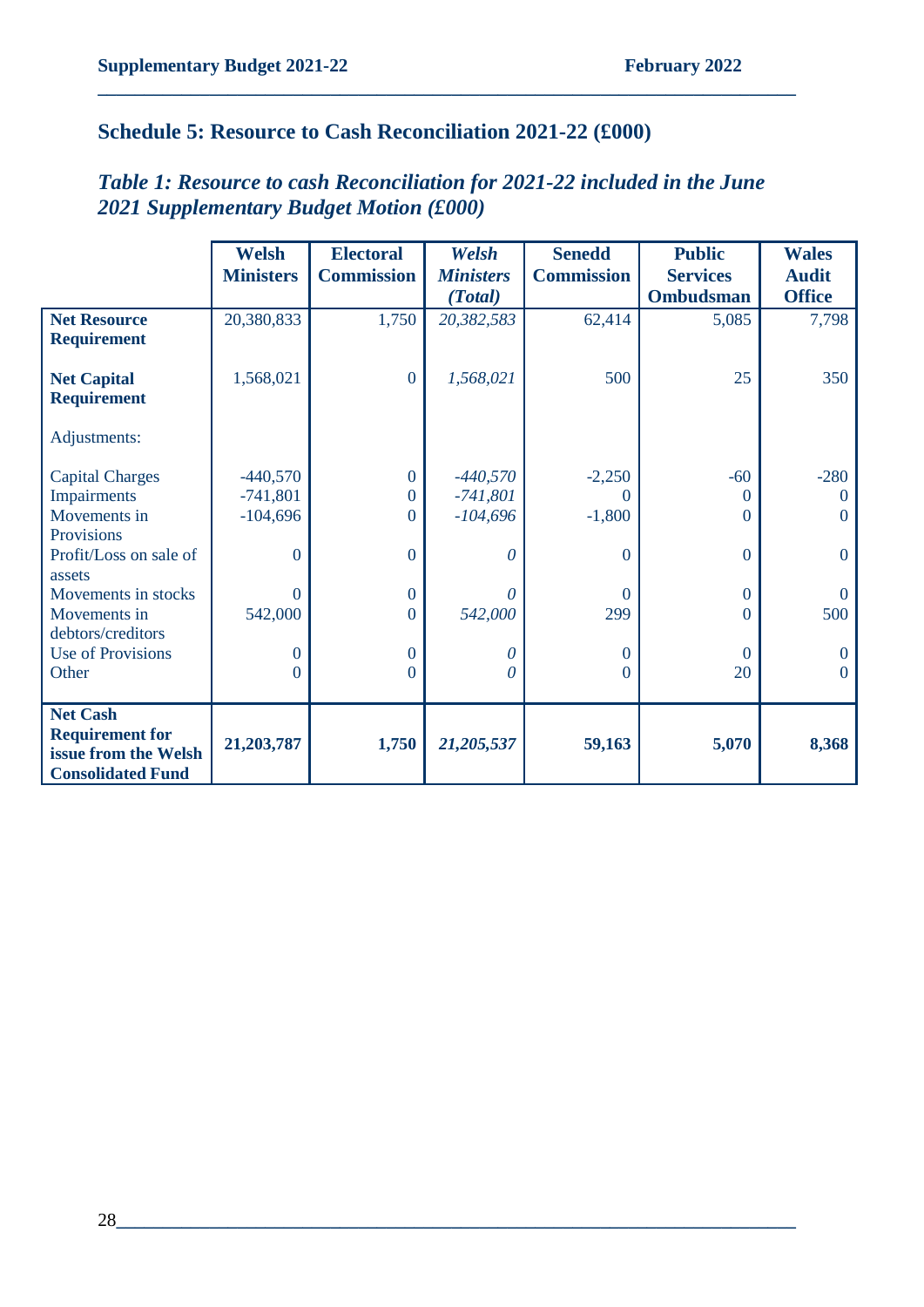|                                                                                                         | <b>Welsh</b><br><b>Ministers</b> | <b>Electoral</b><br><b>Commission</b> | Welsh<br><b>Ministers</b> | <b>Senedd</b><br><b>Commission</b> | <b>Public</b><br><b>Services</b> | <b>Wales</b><br><b>Audit</b> |
|---------------------------------------------------------------------------------------------------------|----------------------------------|---------------------------------------|---------------------------|------------------------------------|----------------------------------|------------------------------|
|                                                                                                         |                                  |                                       | (Total)                   |                                    | <b>Ombudsman</b>                 | <b>Office</b>                |
| <b>Net Resource</b><br><b>Requirement</b>                                                               | 1,470,990                        | $\Omega$                              | 1,470,990                 | $-1,700$                           | 157                              | 1,480                        |
| <b>Net Capital</b><br><b>Requirement</b>                                                                | 848,389                          | $\mathbf{0}$                          | 848,389                   | $\overline{0}$                     | 21                               | $\mathbf{0}$                 |
| Adjustments:                                                                                            |                                  |                                       |                           |                                    |                                  |                              |
| <b>Capital Charges</b>                                                                                  | $-79,533$                        | $\overline{0}$                        | $-79,533$                 | $\boldsymbol{0}$                   | $-2$                             | $\mathbf{0}$                 |
| Impairments                                                                                             | 89,305                           | $\Omega$                              | 89,305                    | $\boldsymbol{0}$                   | $\overline{0}$                   | $\theta$                     |
| Movements in                                                                                            | $-293,773$                       | $\Omega$                              | $-293,773$                | $\theta$                           | $\Omega$                         | $-980$                       |
| Provisions                                                                                              |                                  |                                       |                           |                                    |                                  |                              |
| Profit/Loss on sale of<br>assets                                                                        | $\theta$                         | $\theta$                              | 0                         | $\mathbf{0}$                       | $\overline{0}$                   | $\mathbf{0}$                 |
| Movements in stocks                                                                                     | $\Omega$                         | $\Omega$                              | 0                         | $\mathbf{0}$                       | $\Omega$                         | $\theta$                     |
| Movements in                                                                                            | -433,547                         | $\overline{0}$                        | $-433,547$                | $\boldsymbol{0}$                   | $\overline{0}$                   | $-500$                       |
| debtors/creditors                                                                                       |                                  |                                       |                           |                                    |                                  |                              |
| <b>Use of Provisions</b>                                                                                | $\theta$                         | $\mathbf{0}$                          | 0                         | $\overline{0}$                     | $\overline{0}$                   | $\mathbf{0}$                 |
| Other                                                                                                   | 0                                | $\theta$                              | 0                         | $\overline{0}$                     | $\overline{0}$                   | $\overline{0}$               |
|                                                                                                         |                                  |                                       |                           |                                    |                                  |                              |
| <b>Net Cash</b><br><b>Requirement for</b><br>issue from the<br><b>Welsh Consolidated</b><br><b>Fund</b> | 1,601,831                        | $\boldsymbol{0}$                      | 1,601,831                 | $-1,700$                           | 176                              | $\bf{0}$                     |

# *Table 2: Changes to the Resource to cash Reconciliation included in this Supplementary Budget Motion (£000)*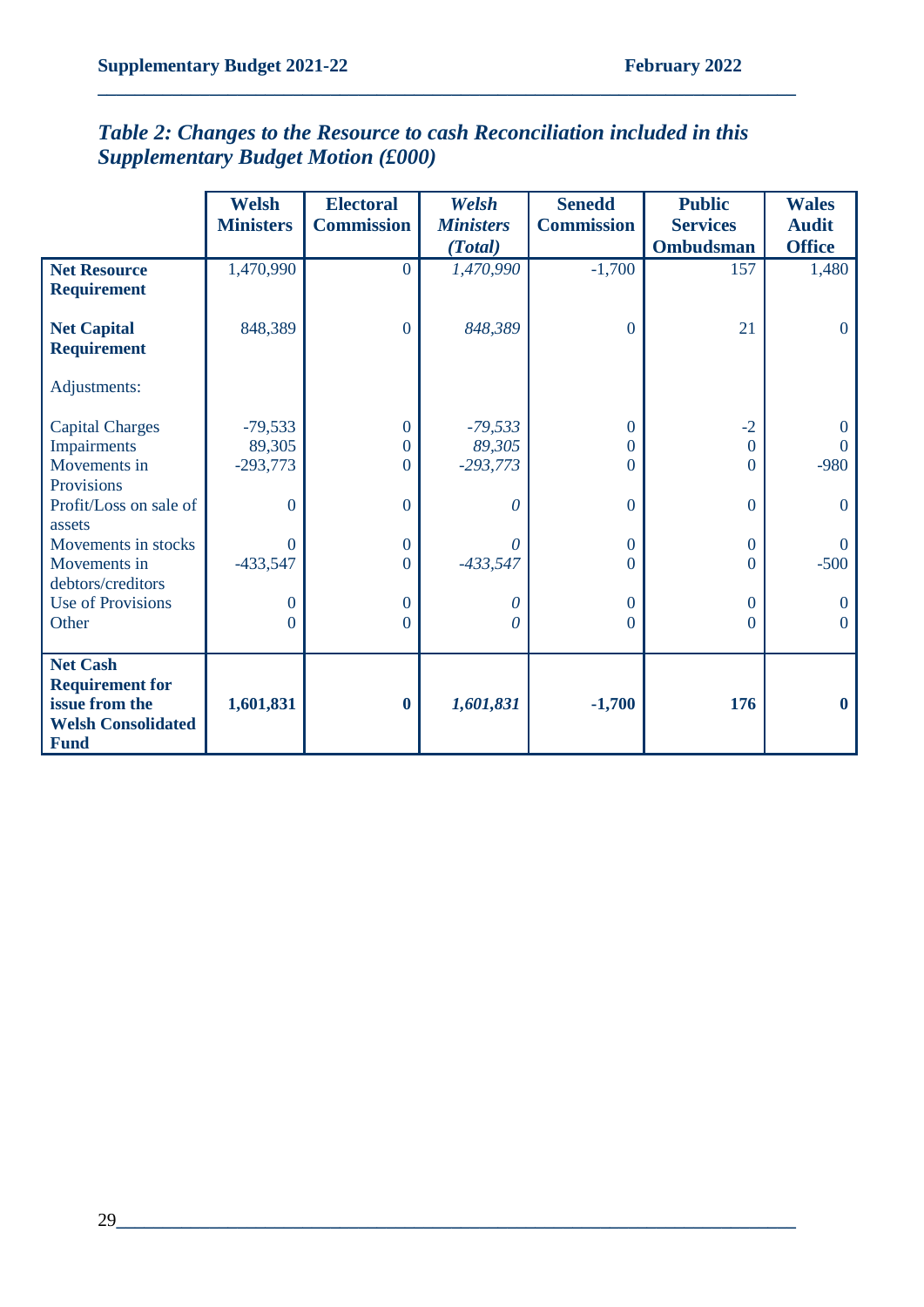|                                                                                                         | <b>Welsh</b>     | <b>Electoral</b>  | Welsh            | <b>Senedd</b>     | <b>Public</b>    | <b>Wales</b>   |
|---------------------------------------------------------------------------------------------------------|------------------|-------------------|------------------|-------------------|------------------|----------------|
|                                                                                                         | <b>Ministers</b> | <b>Commission</b> | <b>Ministers</b> | <b>Commission</b> | <b>Services</b>  | <b>Audit</b>   |
|                                                                                                         |                  |                   | (Total)          |                   | <b>Ombudsman</b> | <b>Office</b>  |
| <b>Net Resource</b><br><b>Requirement</b>                                                               | 21,851,823       | 1,750             | 21,853,573       | 60,714            | 5,242            | 9,278          |
| <b>Net Capital</b><br><b>Requirement</b>                                                                | 2,416,410        | $\mathbf{0}$      | 2,416,410        | 500               | 46               | 350            |
| Adjustments:                                                                                            |                  |                   |                  |                   |                  |                |
| <b>Capital Charges</b>                                                                                  | $-520,103$       | $\theta$          | $-520,103$       | $-2,250$          | $-62$            | $-280$         |
| Impairments                                                                                             | $-652,496$       | $\Omega$          | $-652,496$       | $\Omega$          | $\Omega$         | $\Omega$       |
| Movements in                                                                                            | $-398,469$       | $\Omega$          | $-398,469$       | $-1,800$          | $\Omega$         | $-980$         |
| Provisions                                                                                              |                  |                   |                  |                   |                  |                |
| Profit/Loss on sale of<br>assets                                                                        | $\theta$         | $\overline{0}$    | $\theta$         | $\boldsymbol{0}$  | $\overline{0}$   | $\mathbf{0}$   |
| Movements in stocks                                                                                     | $\Omega$         | $\overline{0}$    | $\theta$         | $\Omega$          | $\overline{0}$   | $\overline{0}$ |
| Movements in                                                                                            | 108,453          | $\theta$          | 108,453          | 299               | $\Omega$         | $\mathbf{0}$   |
| debtors/creditors<br><b>Use of Provisions</b>                                                           | $\overline{0}$   | $\mathbf{0}$      | 0                | $\mathbf{0}$      | $\Omega$         | $\overline{0}$ |
| Other                                                                                                   | $\theta$         | $\theta$          | 0                | $\boldsymbol{0}$  | 20               | $\mathbf{0}$   |
|                                                                                                         |                  |                   |                  |                   |                  |                |
| <b>Net Cash</b><br><b>Requirement for</b><br>issue from the<br><b>Welsh Consolidated</b><br><b>Fund</b> | 22,805,618       | 1,750             | 22,807,368       | 57,463            | 5,246            | 8,368          |

## *Table 3: Resource to cash Reconciliation included in this Supplementary Budget Motion (£000)*

**\_\_\_\_\_\_\_\_\_\_\_\_\_\_\_\_\_\_\_\_\_\_\_\_\_\_\_\_\_\_\_\_\_\_\_\_\_\_\_\_\_\_\_\_\_\_\_\_\_\_\_\_\_\_\_\_\_\_\_\_\_\_\_\_\_\_\_\_\_\_\_\_\_\_\_**

#### **Notes:**

- 1. This table content and format complies with Section 125(1) (c) and 126(2) of the Act which states that for the purposes of authorising the motion there shall be a statement authorising 'the amount which may be paid out of the Welsh Consolidated Fund in the financial year to the relevant persons, or for use pursuant to a relevant enactment, for the purposes so specified'. Payments made out of the Welsh Consolidated Fund are made in cash; therefore this table shows the relevant cash requirements in support of the resources requested in support of Schedules 1 to 4 which state the relevant purposes for which resources may be used.
- 2. This table content and format also complies with Standing Order 20.28(v), which states that the budget motion must include reconciliation between the resources to be authorised under section 125(1) (a) and (b) of the Act and the amounts to be authorised for payment out of the Welsh Consolidated Fund under section 125(c) of the Act.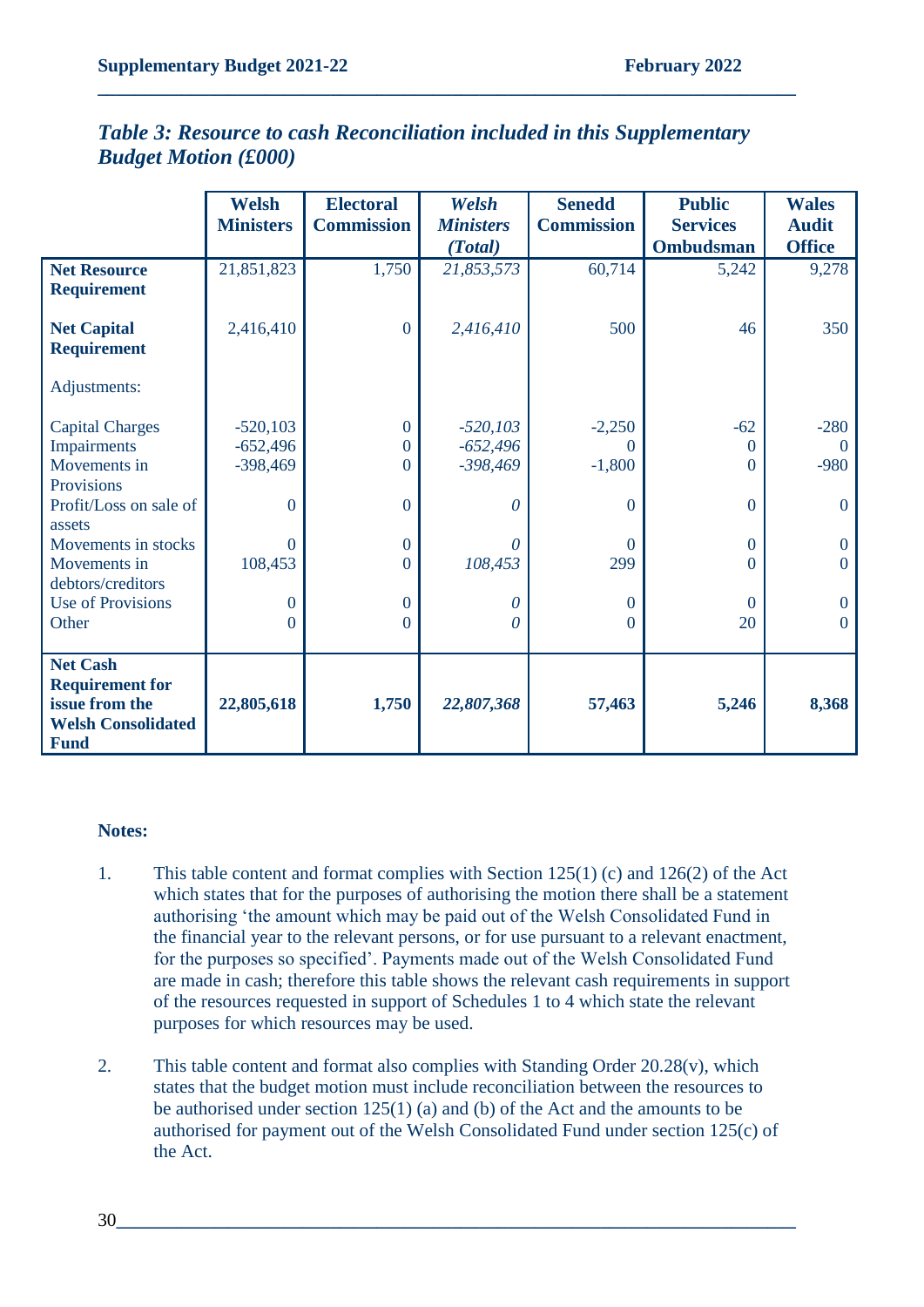## **Schedule 6: Reconciliation of resources requested in the budget motion to resources made available by the Treasury for the Welsh Block for 2021-22**

**\_\_\_\_\_\_\_\_\_\_\_\_\_\_\_\_\_\_\_\_\_\_\_\_\_\_\_\_\_\_\_\_\_\_\_\_\_\_\_\_\_\_\_\_\_\_\_\_\_\_\_\_\_\_\_\_\_\_\_\_\_\_\_\_\_\_\_\_\_\_\_\_\_\_\_**

## *Table 1: Reconciliation of Resources Requested in the June 2021 Supplementary Budget Motion to the resources made available by the Treasury for Wales (£000)*

|                                                                                       |                               |                              | 2021-22<br>(f000)             |                              |              |
|---------------------------------------------------------------------------------------|-------------------------------|------------------------------|-------------------------------|------------------------------|--------------|
|                                                                                       | <b>Resource</b><br><b>DEL</b> | <b>Capital</b><br><b>DEL</b> | <b>Resource</b><br><b>AME</b> | <b>Capital</b><br><b>AME</b> | <b>Total</b> |
| Resources Requested in the Budget<br>Motion:                                          |                               |                              |                               |                              |              |
| <b>Welsh Ministers</b>                                                                | 20,220,784                    | 599,060                      | 160,049                       | 968,961                      | 21,948,854   |
| - Electoral Commission                                                                | 1,750                         | $\Omega$                     | $\Omega$                      | $\overline{0}$               | 1,750        |
| <b>Senedd Commission</b>                                                              | 60,614                        | 500                          | 1,800                         | $\Omega$                     | 62,914       |
| Ombudsman                                                                             | 5,085                         | 25                           | $\Omega$                      | $\Omega$                     | 5,110        |
| <b>Wales Audit Office</b>                                                             | 7,798                         | 350                          | $\overline{0}$                | $\Omega$                     | 8,148        |
| <b>Total Resources Requested in the</b><br><b>Annual Budget Motion</b>                | 20,296,031                    | 599,935                      | 161,849                       | 968,961                      | 22,026,776   |
| Adjustments:                                                                          |                               |                              |                               |                              |              |
| Resource Consumption of<br>(i)<br><b>WGSBs</b>                                        | 15,434                        | $\overline{0}$               | 16,000                        | $\overline{0}$               | 31,434       |
| <b>Grants</b><br>(ii)                                                                 | $-1,889,728$                  | 1,889,728                    | $\Omega$                      | $\mathbf{0}$                 | $\mathbf{0}$ |
| <b>Supported Borrowing</b><br>(iii)                                                   | $-1,250$                      | 88,800                       | $\Omega$                      | $\Omega$                     | 87,550       |
| Direct Charges on the<br>(iv)<br><b>Welsh Consolidated Fund</b>                       | 3,192                         | $\Omega$                     | 721,500                       | $\Omega$                     | 724,692      |
| Other<br>(v)                                                                          | 15,321                        | $\overline{0}$               | $\mathbf{0}$                  | $\overline{0}$               | 15,321       |
| <b>Welsh Ministers &amp; Direct Funded</b><br><b>Bodies Total Managed Expenditure</b> | 18,439,000                    | 2,578,463                    | 899,349                       | 968,961                      | 22,885,773   |
| <b>Wales Office</b>                                                                   | 5,126                         | 30                           | $\mathbf{0}$                  | $\boldsymbol{0}$             | 5,156        |
| <b>Borrowing</b><br>÷,                                                                | $\boldsymbol{0}$              | $-150,000$                   | $\Omega$                      | 150,000                      | $\Omega$     |
| <b>Devolved Taxes</b><br>$\bar{a}$                                                    | $-2,376,209$                  | $\overline{0}$               | 2,376,209                     | 0                            | $\Omega$     |
| <b>Unallocated Reserve</b>                                                            | 1,819,348                     | 181,591                      | $\Omega$                      | $\theta$                     | 2,000,939    |
| <b>Total Managed Expenditure (Block)</b>                                              | 17,887,265                    | 2,610,084                    | 3,275,558                     | 1,118,961                    | 24,891,868   |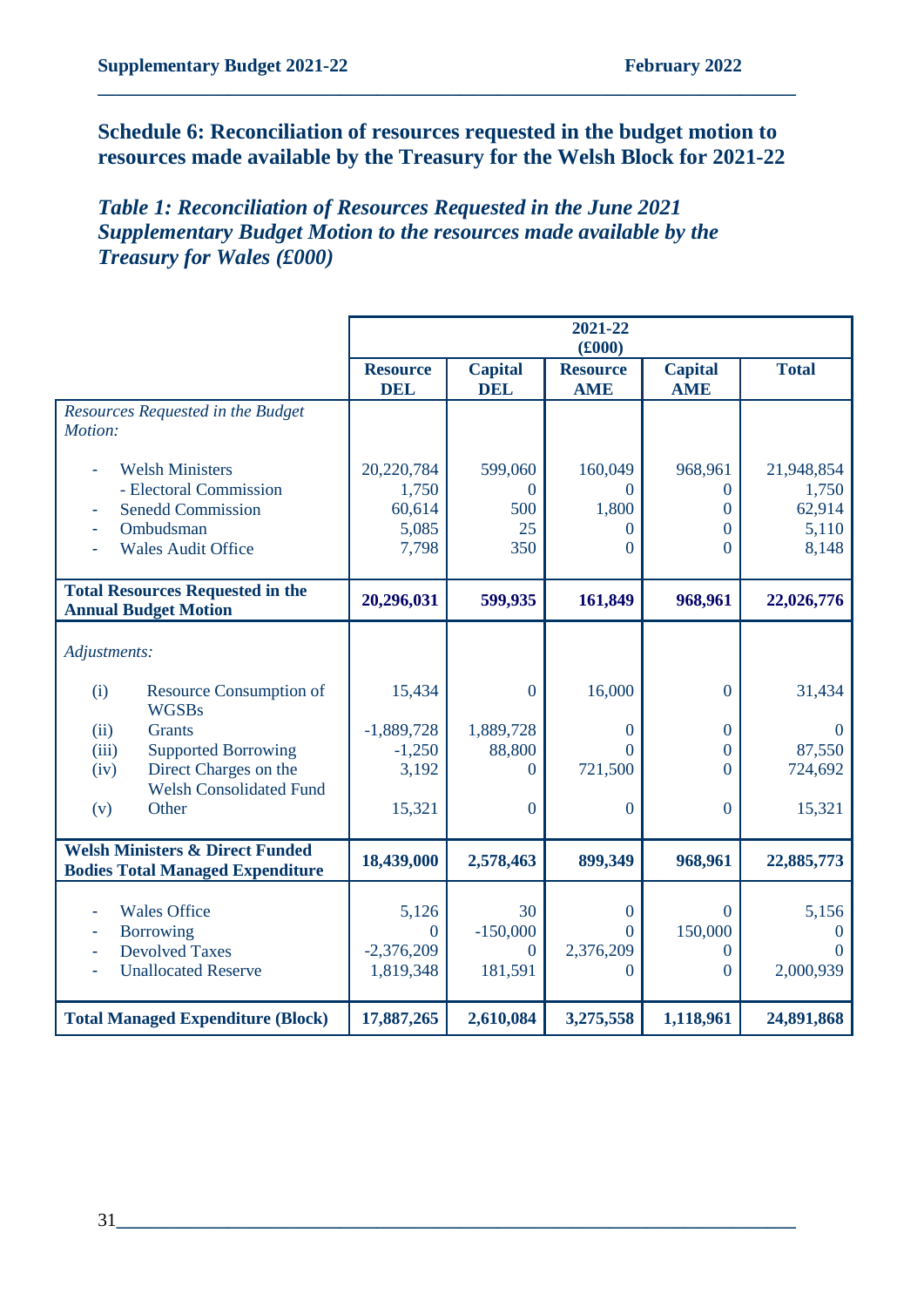# *Table 2: Changes to the Reconciliation of Resources Requested in the March 2021 Annual Budget Motion to the resources made available by the Treasury for Wales (£000)*

|                                                                                       |                               |                              | 2021-22<br>(f000)             |                              |                      |
|---------------------------------------------------------------------------------------|-------------------------------|------------------------------|-------------------------------|------------------------------|----------------------|
|                                                                                       | <b>Resource</b><br><b>DEL</b> | <b>Capital</b><br><b>DEL</b> | <b>Resource</b><br><b>AME</b> | <b>Capital</b><br><b>AME</b> | <b>Total</b>         |
| Resources Requested in the Budget<br>Motion:                                          |                               |                              |                               |                              |                      |
| <b>Welsh Ministers</b>                                                                | 1,322,129                     | 786,554                      | 148,861                       | 61,835                       | 2,319,379            |
| - Electoral Commission                                                                | $\Omega$                      | $\Omega$                     | $\Omega$                      | $\Omega$                     | $\theta$             |
| <b>Senedd Commission</b>                                                              | $-1,700$                      | $\Omega$                     | $\Omega$                      | $\Omega$                     | $-1,700$             |
| Ombudsman                                                                             | 157                           | 21                           | $\theta$                      | $\overline{0}$               | 178                  |
| <b>Wales Audit Office</b>                                                             | 1,480                         | $\theta$                     | $\overline{0}$                | $\Omega$                     | 1,480                |
| <b>Total Resources Requested in the</b><br><b>Supplementary Budget Motion</b>         | 1,322,066                     | 786,575                      | 148,861                       | 61,835                       | 2,319,337            |
| Adjustments:                                                                          |                               |                              |                               |                              |                      |
| Resource Consumption of<br>(i)<br><b>WGSBs</b>                                        | $-4,611$                      | 13,158                       | 72,300                        | $\overline{0}$               | 80,847               |
| <b>Grants</b><br>(ii)                                                                 | 438,424                       | $-438,424$                   | $\theta$                      | $\mathbf{0}$                 | $\theta$             |
| <b>Supported Borrowing</b><br>(iii)                                                   | $\Omega$                      | 0                            | $\overline{0}$                | $\overline{0}$               | $\Omega$             |
| Direct Charges on the<br>(iv)                                                         | 9,472                         | $\theta$                     | $\Omega$                      | $\Omega$                     | 9,472                |
| <b>Welsh Consolidated Fund</b>                                                        |                               |                              |                               |                              |                      |
| Other<br>(v)                                                                          | 267                           | $\boldsymbol{0}$             | $\mathbf{0}$                  | $\mathbf{0}$                 | 267                  |
| <b>Welsh Ministers &amp; Direct Funded</b><br><b>Bodies Total Managed Expenditure</b> | 1,765,618                     | 361,309                      | 221,161                       | 61,835                       | 2,409,923            |
|                                                                                       |                               |                              |                               |                              |                      |
| <b>Wales Office</b>                                                                   | $\overline{0}$                | $\theta$                     | $\mathbf{0}$<br>$\Omega$      | $\theta$                     | $\theta$             |
| <b>Borrowing</b><br><b>Devolved Taxes</b>                                             | $\overline{0}$<br>$-98,027$   | 37,000<br>$\Omega$           | 98,027                        | $-37,000$<br>$\Omega$        | $\Omega$<br>$\Omega$ |
| <b>Unallocated Reserve</b>                                                            | $-1,282,721$                  | $-22,977$                    | $\Omega$                      | $\Omega$                     | $-1,305,698$         |
| <b>Total Managed Expenditure (Block)</b>                                              | 384,870                       | 375,332                      | 319,188                       | 24,835                       | 1,104,225            |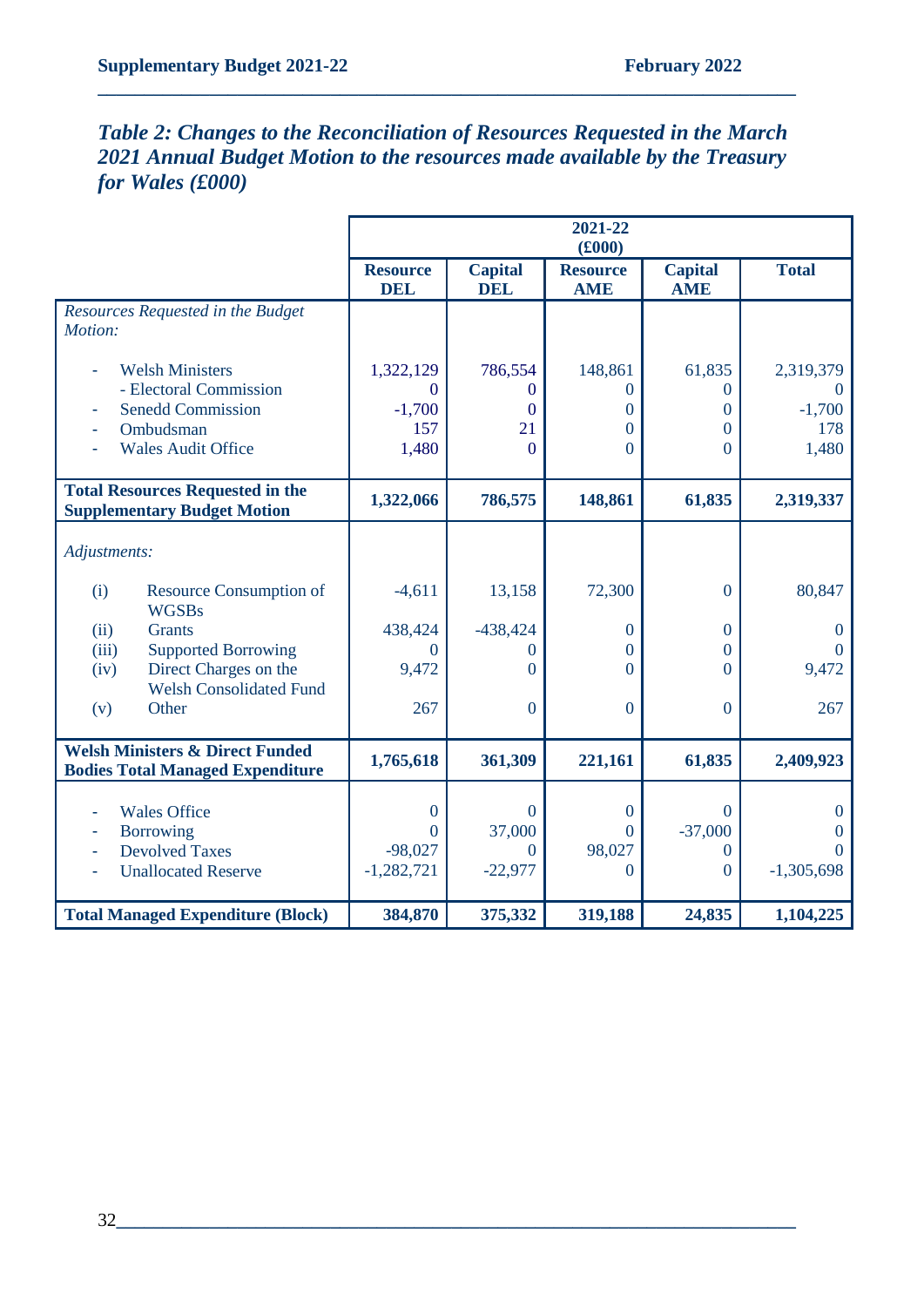## *Table 3: Reconciliation of Resources Requested in this Supplementary Budget*

**\_\_\_\_\_\_\_\_\_\_\_\_\_\_\_\_\_\_\_\_\_\_\_\_\_\_\_\_\_\_\_\_\_\_\_\_\_\_\_\_\_\_\_\_\_\_\_\_\_\_\_\_\_\_\_\_\_\_\_\_\_\_\_\_\_\_\_\_\_\_\_\_\_\_\_**

|                                                                                                      |                                                  |                                         | 2021-22<br>(f000)                       |                                                         |                                                |
|------------------------------------------------------------------------------------------------------|--------------------------------------------------|-----------------------------------------|-----------------------------------------|---------------------------------------------------------|------------------------------------------------|
|                                                                                                      | <b>Resource</b><br><b>DEL</b>                    | <b>Capital</b><br><b>DEL</b>            | <b>Resource</b><br><b>AME</b>           | <b>Capital</b><br><b>AME</b>                            | <b>Total</b>                                   |
| Resources Requested in the Budget<br>Motion:                                                         |                                                  |                                         |                                         |                                                         |                                                |
| <b>Welsh Ministers</b><br>- Electoral Commission<br><b>Senedd Commission</b>                         | 21,542,913<br>1,750<br>58,914                    | 1,385,614<br>0<br>500                   | 308,910<br>$\Omega$<br>1,800            | 1,030,796<br>$\Omega$<br>0                              | 24, 268, 233<br>1,750<br>61,214                |
| Ombudsman<br><b>Wales Audit Office</b>                                                               | 5,242<br>9,278                                   | 46<br>350                               | $\Omega$<br>$\theta$                    | $\theta$<br>$\overline{0}$                              | 5,288<br>9,628                                 |
| <b>Total Resources Requested in the</b><br><b>Supplementary Budget Motion</b>                        | 21,618,097                                       | 1,386,510                               | 310,710                                 | 1,030,796                                               | 24, 346, 113                                   |
| Adjustments:                                                                                         |                                                  |                                         |                                         |                                                         |                                                |
| Resource Consumption of<br>(i)<br><b>WGSBs</b>                                                       | 10,823                                           | 13,158                                  | 88,300                                  | $\overline{0}$                                          | 112,281                                        |
| <b>Grants</b><br>(ii)<br><b>Supported Borrowing</b><br>(iii)<br>Direct Charges on the<br>(iv)        | $-1,451,304$<br>$-1,250$<br>12,664               | 1,451,304<br>88,800<br>$\theta$         | $\overline{0}$<br>$\Omega$<br>721,500   | $\overline{0}$<br>$\overline{0}$<br>$\theta$            | $\theta$<br>87,550<br>734,164                  |
| <b>Welsh Consolidated Fund</b><br>Other<br>(v)                                                       | 15,588                                           | $\mathbf{0}$                            | $\boldsymbol{0}$                        | $\overline{0}$                                          | 15,588                                         |
| <b>Welsh Ministers &amp; Direct Funded</b><br><b>Bodies Total Managed Expenditure</b>                | 20,204,618                                       | 2,939,772                               | 1,120,510                               | 1,030,796                                               | 25,295,696                                     |
| <b>Wales Office</b><br><b>Borrowing</b><br><b>Devolved Taxes</b><br>ä,<br><b>Unallocated Reserve</b> | 5,126<br>$\mathbf{0}$<br>$-2,474,236$<br>536,627 | 30<br>$-113,000$<br>$\theta$<br>158,614 | $\boldsymbol{0}$<br>0<br>2,474,236<br>0 | $\overline{0}$<br>113,000<br>$\overline{0}$<br>$\theta$ | 5,156<br>$\overline{0}$<br>$\theta$<br>695,241 |
| <b>Total Managed Expenditure (Block)</b>                                                             | 18,272,135                                       | 2,985,416                               | 3,594,746                               | 1,143,796                                               | 25,996,093                                     |

#### **Notes:**

- 1. The total resource requirement for the Welsh Government is equivalent to the total of the allocations included in the Ambits of Schedule 1.
- 2. Standing Order 20.28(ii) states that the annual budget motion should include the resources agreed by the Treasury for the Welsh block budget for the financial year covered by the motion. Schedule 6 satisfies this requirement.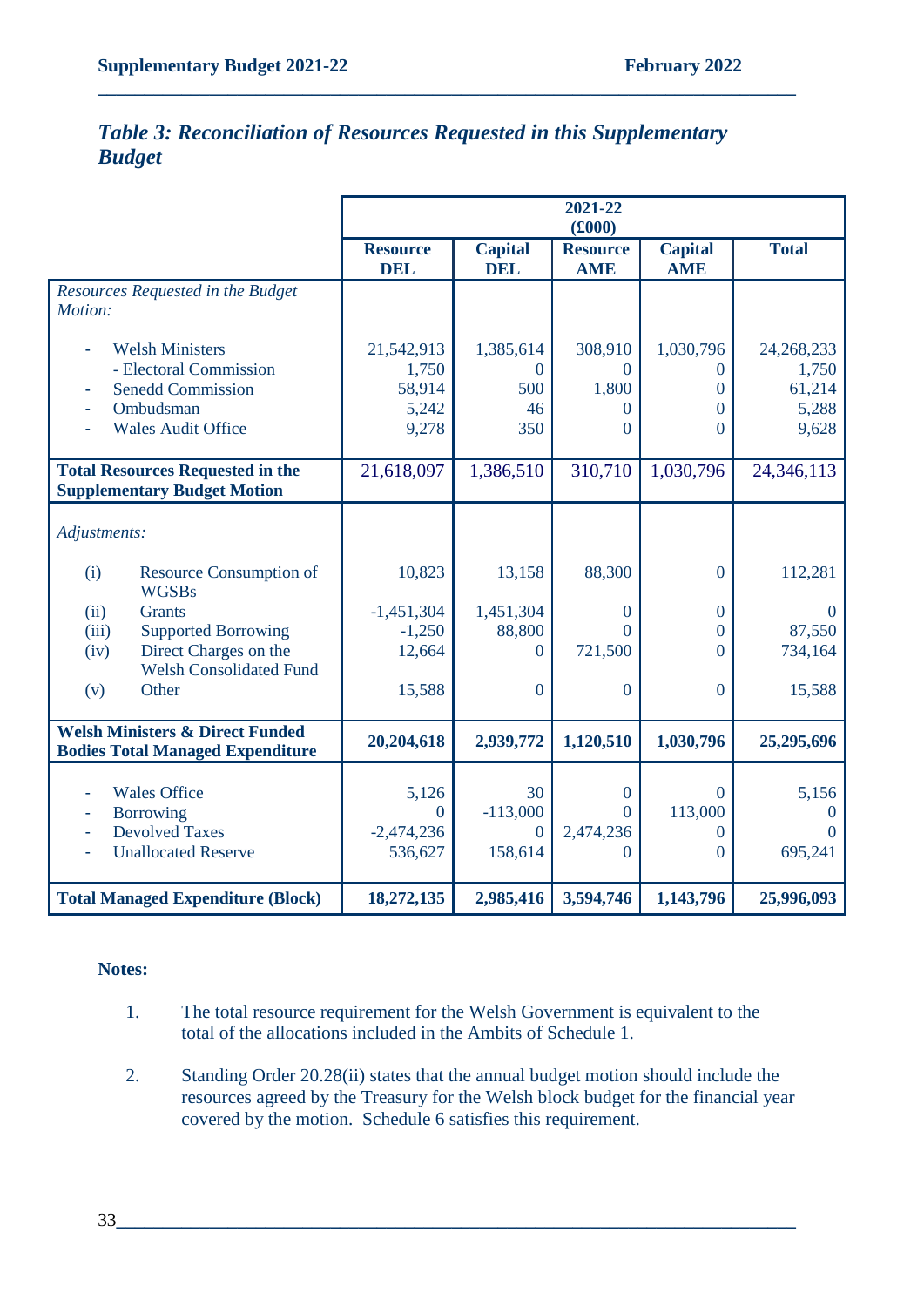3. Standing Order 20.28(iii) states that the annual budget motion must include a reconciliation between the resources allocated to the Welsh block budget by the Treasury and the resources to be authorised for use in the budget motion. Schedule 6 satisfies this requirement.

**\_\_\_\_\_\_\_\_\_\_\_\_\_\_\_\_\_\_\_\_\_\_\_\_\_\_\_\_\_\_\_\_\_\_\_\_\_\_\_\_\_\_\_\_\_\_\_\_\_\_\_\_\_\_\_\_\_\_\_\_\_\_\_\_\_\_\_\_\_\_\_\_\_\_\_**

- 4. The schedules above show variations authorised for the financial year under S126 of the Act and SO20.31.
- 5. Direct charges on the Welsh Consolidated Fund are:

| <b>Item</b>                                                                                     | 2021-22<br>£000 |
|-------------------------------------------------------------------------------------------------|-----------------|
| Payments to the National Loans Fund – Interest Note                                             | 2,419           |
| <b>Election Costs</b>                                                                           | 9,500           |
| Salaries and related pension costs of the Presiding Officer and<br>the Deputy Presiding Officer | 266             |
| Salaries and related pension costs of the Ombudsman                                             | 213             |
| Salaries and related pension costs of the Auditor General                                       | 206             |
| Salaries and related pension costs of the Chair of the Wales<br><b>Audit Office</b>             | 27              |
| Salaries and related pension costs of the Commissioner for<br><b>Standards</b>                  | 33              |
| <b>Redistributable National Non Domestic Rates</b>                                              | 721,500         |
| <b>Total</b>                                                                                    | 734,164         |

Note:

An additional £2,417,000 is estimated to be directly charged to the Welsh Consolidated Fund in respect of the principal repayment of borrowing to the National Loans Fund. This payment is outside Total Managed Expenditure.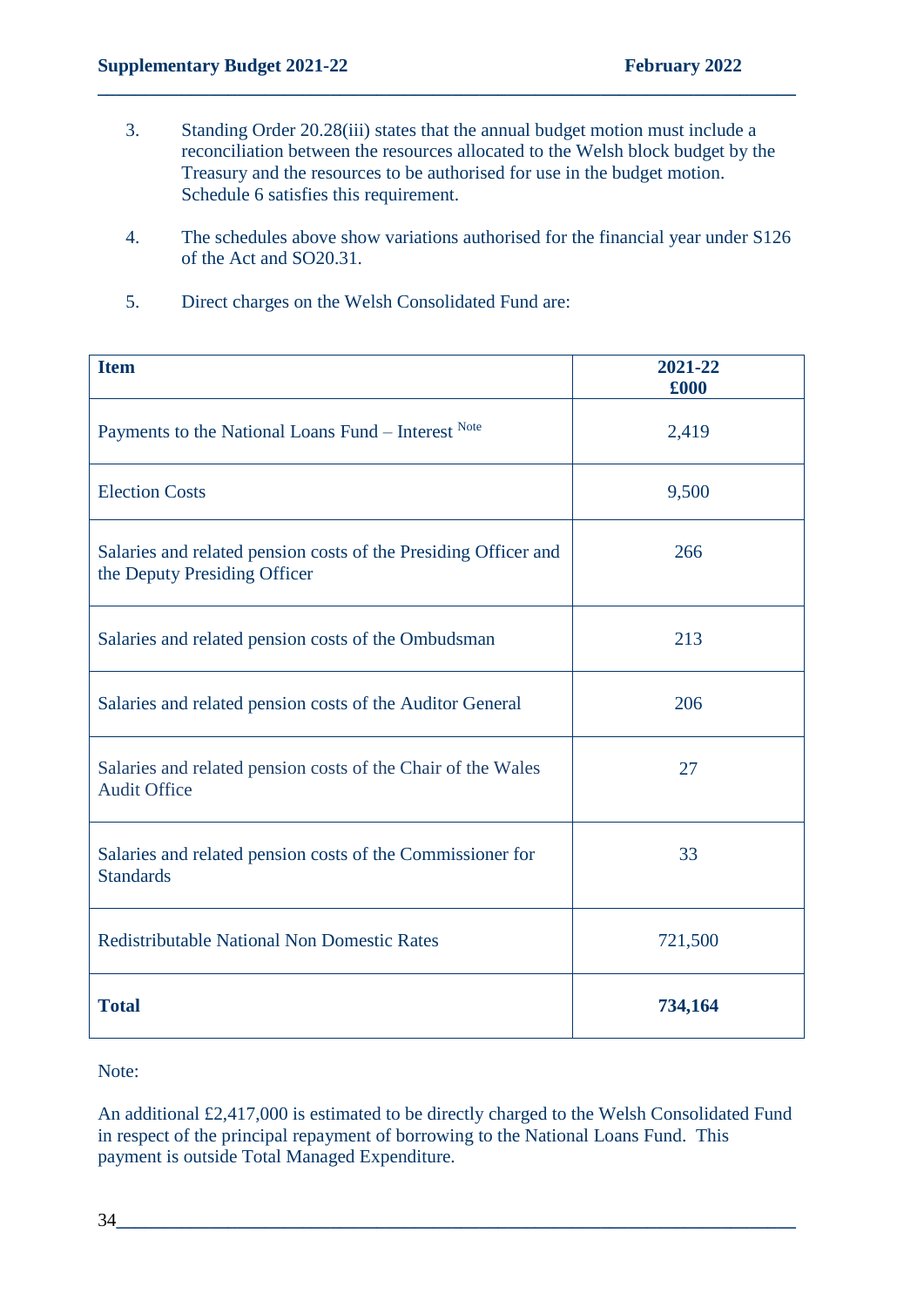#### **Schedule 7: Reconciliation of cash inflows to the Welsh Consolidated Fund to the cash issues to be requested in the budget motion (£000)**

**\_\_\_\_\_\_\_\_\_\_\_\_\_\_\_\_\_\_\_\_\_\_\_\_\_\_\_\_\_\_\_\_\_\_\_\_\_\_\_\_\_\_\_\_\_\_\_\_\_\_\_\_\_\_\_\_\_\_\_\_\_\_\_\_\_\_\_\_\_\_\_\_\_\_\_**

|                                                                                                                                                   | <b>Previous</b><br><b>Provision</b><br>2021-22  | <b>Changes</b>                                       | <b>Revised</b><br><b>Provision</b><br>2021-22   |
|---------------------------------------------------------------------------------------------------------------------------------------------------|-------------------------------------------------|------------------------------------------------------|-------------------------------------------------|
| <b>Estimated net amounts payable to Welsh Ministers:</b>                                                                                          |                                                 |                                                      |                                                 |
| Grant payable by the Secretary of State to the Welsh<br>Consolidated Fund under Section 118 (1)                                                   | 18,874,102                                      | $-142,234$                                           | 18,731,868                                      |
| Payover of Welsh Rate of Income Tax to the Welsh<br><b>Consolidated Fund</b>                                                                      | 2,064,061                                       | $\theta$                                             | 2,064,061                                       |
| Funds borrowed from the National Loans Fund and<br>commercial banks under Section 121                                                             | 150,000                                         | $-37,000$                                            | 113,000                                         |
| Payments from Other Government Departments                                                                                                        | 1,327,527                                       | 84,561                                               | 1,412,088                                       |
| Payments from other sources                                                                                                                       | 2,109,870                                       | 565,460                                              | 2,675,330                                       |
| Less amounts authorised to be retained by Welsh Ministers and<br><b>Direct Funded Bodies</b>                                                      | $-1,073,805$                                    | $-148,880$                                           | $-1,222,685$                                    |
| <b>Estimated amounts payable to Welsh Consolidated Fund</b>                                                                                       | 23,451,755                                      | 321,907                                              | 23,773,662                                      |
| Distributed as follows:<br><b>Welsh Ministers</b><br>- Electoral Commission<br><b>Senedd Commission</b><br>Ombudsman<br><b>Wales Audit Office</b> | 21,203,787<br>1,750<br>59,163<br>5,070<br>8,368 | 1,601,831<br>$\theta$<br>$-1,700$<br>176<br>$\Omega$ | 22,805,618<br>1,750<br>57,463<br>5,246<br>8,368 |
| <b>Cash Released from the Welsh Consolidated Fund in the</b>                                                                                      |                                                 |                                                      |                                                 |
| <b>Motion</b>                                                                                                                                     | 21,278,138                                      | 1,600,307                                            | 22,878,445                                      |
| Direct Charges on the Welsh Consolidated Fund                                                                                                     | 727,109                                         | 9,472                                                | 736,581                                         |
| <b>Unallocated Funds</b>                                                                                                                          | 1,446,508                                       | $-1,287,872$                                         | 158,636                                         |
|                                                                                                                                                   |                                                 |                                                      |                                                 |

#### **Notes:**

#### 1. Section 125(3) of the Act states that the annual budget motion must be accompanied by a written statement made by Ministers showing: